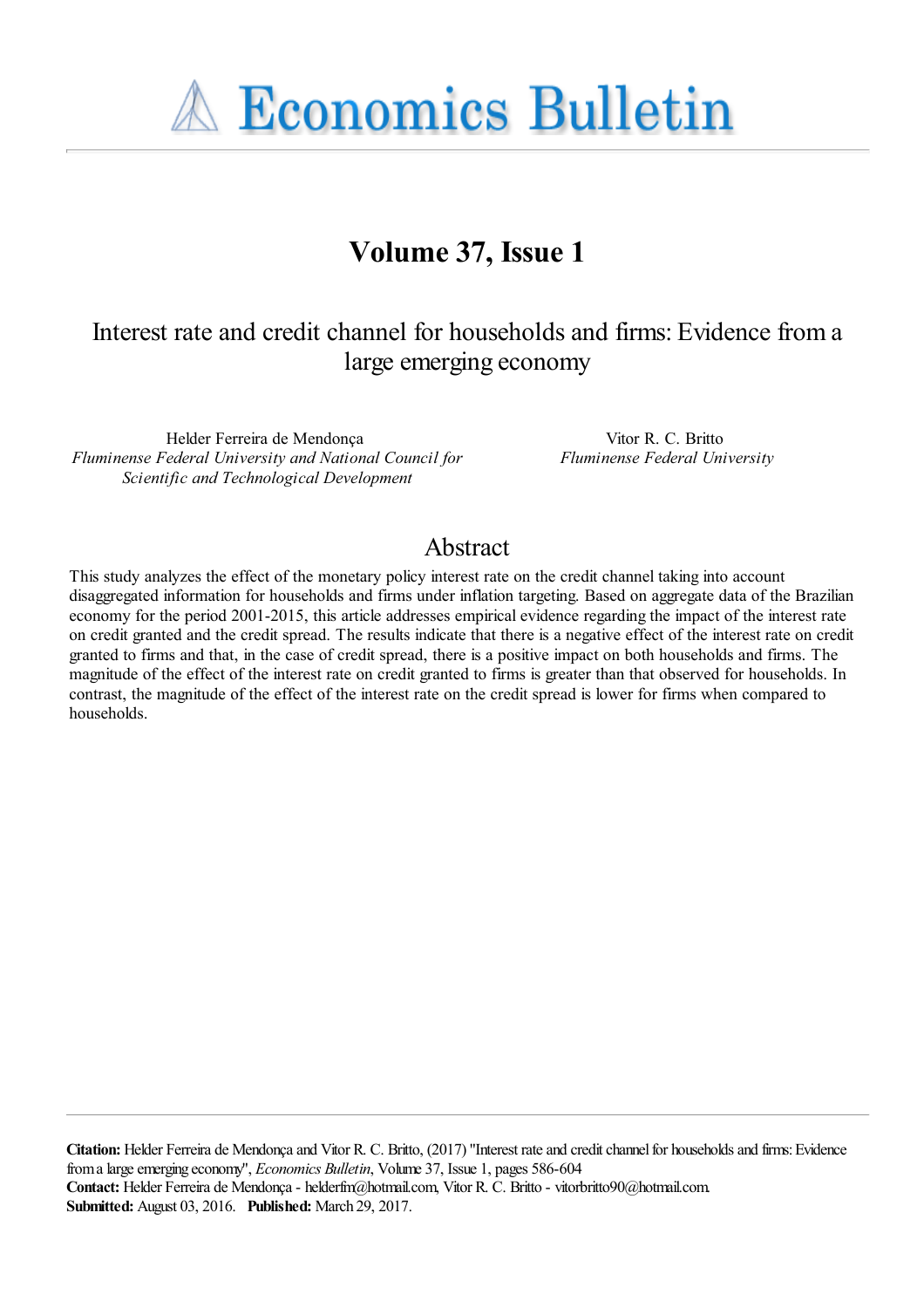#### **1. Introduction**

 The credit channel is an important transmission mechanism of monetary policy. Nowadays, due to the diffusion of inflation targeting, the interest rate has become the main instrument available to the monetary authority. In this context, an important issue is to analyze the impact of monetary policy on the different borrowers (households and firms) through the credit channel. This study examines how the interest rate, under inflation targeting, affects the credit channel through bank loans to households and to firms (legal entities). To this end, this analysis uses two indicators to measure the drivers of the credit channel: the volume of loans granted, and the spread of loans. The effect of the monetary policy interest rate on the credit channel is analyzed by means of regressions, which also include other variables that are able to explain the credit supply and the spread. Data from Brazil available in Time Series Management System/Central Bank of Brazil are utilized in this study.

 The results in this paper suggest that the interest rate under inflation targeting in Brazil does not affect the credit granted to households. However, the interest rate is important to the determination of the credit granted to firms. The results from an analysis that considers the risk of bias in the credit channel indicate that the interest rate is relevant to explain the banking spread for both households and firms. It is noteworthy that these results remain when the period in which there were changes in the methodology for the measurement of loans granted and spread of loans (after 2012) is also considered.

 Part of monetary policy shocks are transmitted to the real economy by changes in credit supply of banks. The more sensitive the credit supply of banks is to a shock in the interest rate, the greater is the power of monetary policy. However, if the supply of loans is very sensitive to interest rates, the bank lending channel may result in a sudden overheating process or a halt in economic activity, which in turn leads to a greater volatility of output (Ramos-Tallada, 2015).

Under inflation targeting, the interest rate set by the central bank is a tool to lead expectations (see Clarida, Galí, and Gertler, 2000; Blinder, et al., 2008; and Dincer and Eichengreen, 2014). In general, several central banks make use of a Taylor rule for setting the interest rate (Martin and Milas, 2004; Melo and Moccero, 2011, and Neuenkirch and Tillmann, 2014). In other words, when the current inflation exceeds the target, a rise in the interest rate is expected. As a result of this process, a higher interest rate leads to a decrease in the credit supply and to an increase in the spread.

The theory of the credit channel takes into account transmission mechanisms that amplify the effects of interest rates on the economy (Bernanke and Gertler, 1995). There are several studied for developed economies in order to examine the behavior of the bank lending channel. For example, Ludvigson (1998) finds that contractionary monetary policy produces a reduction in the relative supply of bank consumer loans. Garretsen and Swank (2003) find that corporate loans are reduced only after a lag of over a year, whereas household loans reduce almost instantly due to an interest rate rise. However, since the decrease in household loans is not accompanied by a fall in consumer expenditure, the bank lending channel is not very important for the transmission of monetary policy. Den Haan, Sumner, and Yamashiro (2007) find evidence that a monetary tightening produces a decrease in the real estate and consumer loans, while commercial and industrial loans increase.<sup>1</sup>

Unlike the research mentioned above, there are fewer studies that are concerned with the analysis of the monetary policy on the credit channel for developing countries. Based on the bank lending channel respectively for Russia and Thailand, Juurikkala, Karas, and Solanko (2011) and Charoenseang and Manakit (2007) conclude that the effect of the monetary policy

<sup>&</sup>lt;sup>1</sup> Other investigations are made by: Altunbas, Fazylov, and Molyneux (2002), Kakes and Sturm (2002), Hülsewig, Mayer, and Wollmershäuser (2006), Atta-Mensah and Dib (2008), Apergis and Alevizopoulou (2012).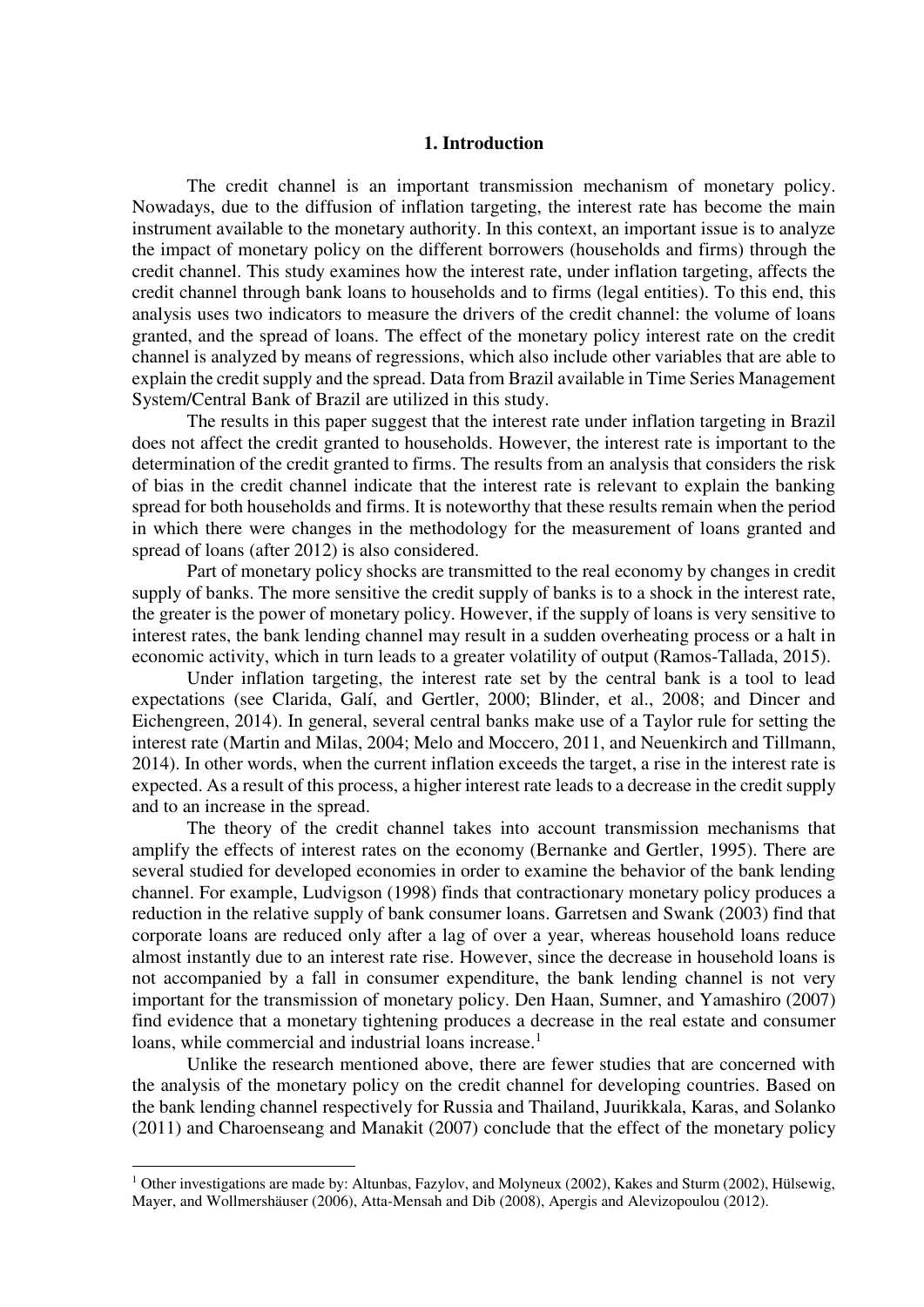on the credit supply is significant. Agung (1998), through an analysis via balance sheet channel swings for Indonesia observes that the effect of the monetary policy on the credit supply depends on the size of banks.

There is a significant number of developing countries that adopts inflation targeting and the interest rate is the main instrument available to the monetary authority for the search of the target.<sup>2</sup> In particular, Brazil is one of the developing economies which has used inflation targeting the longest. Moreover, Brazil had a significant expansion of the credit market from the 2000s and increased the information available for the public provided by the Central Bank of Brazil (CBB). In brief, Brazil fits well for the analysis regarding the impact of the monetary policy rate on volume of loans granted and the spread of loans for both households and firms.

There are fewer studies that analyzed the credit channel under inflation targeting in Brazil. For example, Auel and de Mendonça (2011), Montes and Machado (2013), and Montes and Peixoto (2014) find that the effect of the interest rate on the bank lending channel is relevant. Melo and Pisu (2010) observe that the credit supply is negatively related to the Interbank Deposit Certificate rate (CDI), which suggests the existence of a lending channel for the transmission of the monetary policy. Analyzing the bank lending channel for the period post subprime crisis, Ramos-Tallada (2015) observe that the money market rate does not affect the lending supply of the average banks, while small banks and those who do not have access to long term funds appear to be more sensitive to monetary shocks. However, none of the studies mentioned above performs an analysis that decomposes the impact of the monetary policy rate on loans granted and on the spread of loans for both households and firms. In particular, the analysis of the credit channel for households and firms permits policymakers to identify specific characteristics that can help to devise a more efficient credit policy.

Households and firms present significant differences between them when we consider issues on credit. For obvious reasons, while credit to households links to consumption, credit to firms links to investment. This observation is important because if the policymaker wants to promote a rapid effect on the economy, the choice is a stimulus to the consumption, that is, credit to households. However, this effect is not enduring. In a different way, credit to investment does not imply an immediate impact on the economy due to the lag between the decision for the investment and its return. Nevertheless, the impact on the economy tends to be durable. In brief, it is not an easy decision to make by the policymaker. Therefore, the observation of how the monetary policy interest rate affects both households and firms is an information that helps the policymaker to adopt the best strategy regarding the credit policy.

 The remainder of this study is organized as follows: Section 2 presents the data and methodology used in this study. Section 3 provides empirical evidence through an econometric analysis of the effect of the interest rate set by CBB on loans granted and on the spread of loans for both households and firms. Section 4 concludes the paper.

#### **2. Data and methodology**

 In order to analyze the impact of the monetary policy interest rate on credit granted and on credit spread disaggregated for households and firms, this study makes use of monthly data (growth rate in the last 12 months) available from Time Series Management System of CBB (TSMS/CBB) and IPEAdata.

As a measure of credit granted to households and firms (*CREDG*), this study makes use

<sup>&</sup>lt;sup>2</sup> Brazil adopted inflation targeting in 1999. Regarding the dates of the adoption of inflation targeting, see de Mendonça and de Guimarães e Souza (2012). Regarding the use of the interest rate under inflation targeting, see: Taylor (1993, 1995), Clarida, Galí, and Gertler (2000), Martin and Milas (2004), Melo and Moccero (2011), and Neuenkirch and Tillmann (2014).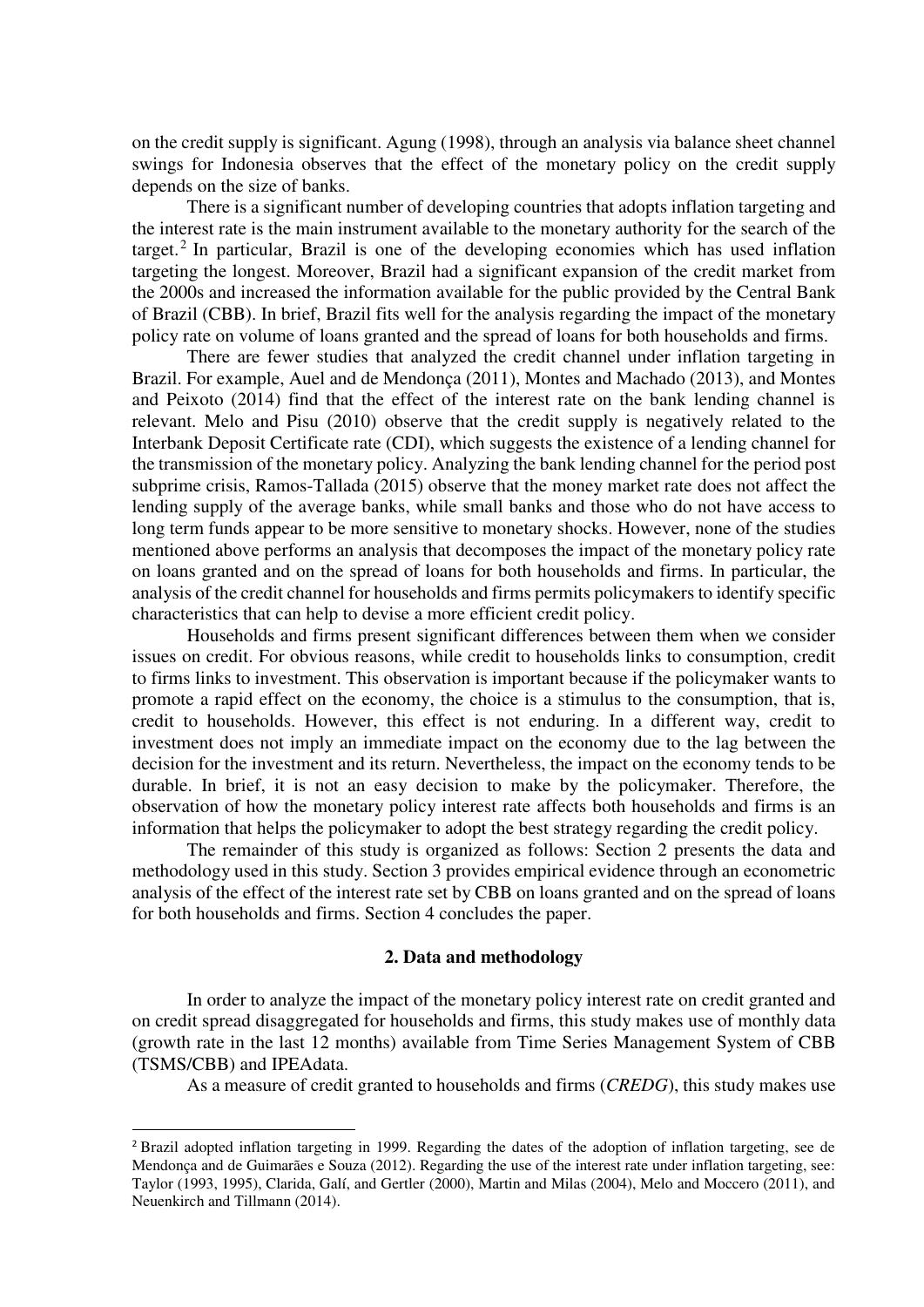of the series "Credit operations with nonearmarked funds - Consolidate grantings (accumulated in the month)" in TSMS/CBB. Figure 1 shows the path of loan granted for both households and firms for the period from June 2001 to December 2012. In general, it is possible to see that there is an up trend of credit granted for households throughout the period, while for the case of firms there is a slowdown and stability from 2008.

 Regarding the credit spread (*SPREAD*), the indicator used in this analysis for both households and firms is the "Credit operations with nonearmarked funds - Average spread" provided in TSMS/CBB. Figure 1 permits us to observe that the credit spread for households presents a downward trend over the period while the credit spread for firms reacts to crisis over the period.



In the Brazilian case, the monetary policy interest rate (*IR*) and thus the benchmark for other interest rates charged by banks is the Selic rate. Therefore, this study takes into account the "Selic accumulated in the month in annual terms" available in TSMS/CBB. An increase in the Selic rate tends to worsen the conditions of the credit market because loan rates tend to be higher, which causes a reduction in the loan granted and an increase in the spread for both households and firms. In other words, higher interests rate on consumer credit mean a greater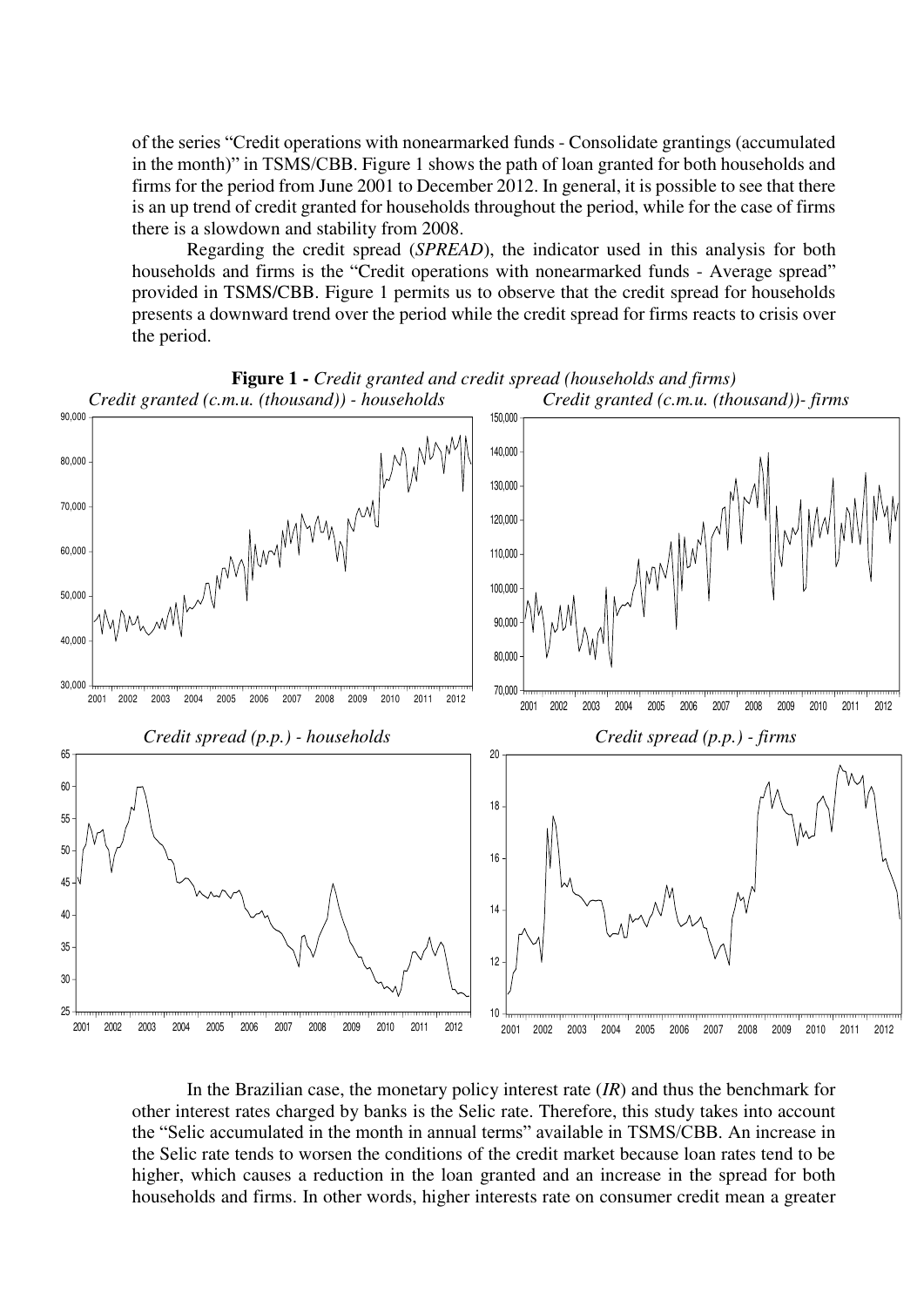sacrifice of future income for an increase in the current consumption financed by future income. Therefore, in general, higher interest rates on consumer credit will discourage current consumption (Park, 1993). In the case of firms, a higher interest rate increases the interest expenses, decreasing net cash flows and weakening the borrower's financial position (Bernanke and Gertler, 1995). In general, figure 2 shows that, with the exception of the crisis of confidence due to the election of President Luiz Inácio Lula da Silva (last quarter 2002 to third quarter 2003), there is a downward trend over the period.

 For mitigating omitted variable biases, in addition to those aforementioned, this study makes use of well-accepted variables present in the literature on the determination of credit loans and credit spreads. In this sense, the following variables are considered in the empirical model:



**Figure 2 -** *Interest rate (Selic) - % p.y.* 

- *Economic growth* (*GROWTH*) - bank lending is procyclical, that is, during recessions it tends to reduce and during to economic expansions tends to increase.<sup>3</sup> In general, economic growth increases loans, improves cash flows of firms, and also the wealth of both firms and households. As a result, there is an increase in the demand for credit. Moreover, an increase in wealth due to economic growth represents an improvement in the ability of households and firms to honor their financial commitments which, in turn, reduces bank spread. In this context, a measurement of economic growth from the Gross Domestic Product deflated by official price index (IPCA) available from TSMS/CBB is included in the models for the determination of credit granted and credit spread.

- *DEFAULT* - percentage of portfolio in arrears of more than 90 days − general total (available in TSMS/CBB). The default rate represents the level of losses incurred by banks in their credit operations. As highlighted by Auel and de Mendonça (2011) and Montes and Peixoto (2014), an increase in the default level worsens the credit market conditions (fall in credit supply and increase in the credit spread).

*- BOVESPA* – Bovespa - monthly index (deflated by IPCA). Bovespa represents the behavior of asset prices. As pointed out by Mishkin (2003) and de Mendonça and Auel (2011), valuation of assets increases the power of firms offering a guarantee for banking loans and thus creates

 $3$  Regarding the relation between bank credit and business cycles, see Drummond (2009), Berger and Udell (2004), Ruckes (2004), and Gorton and He (2008).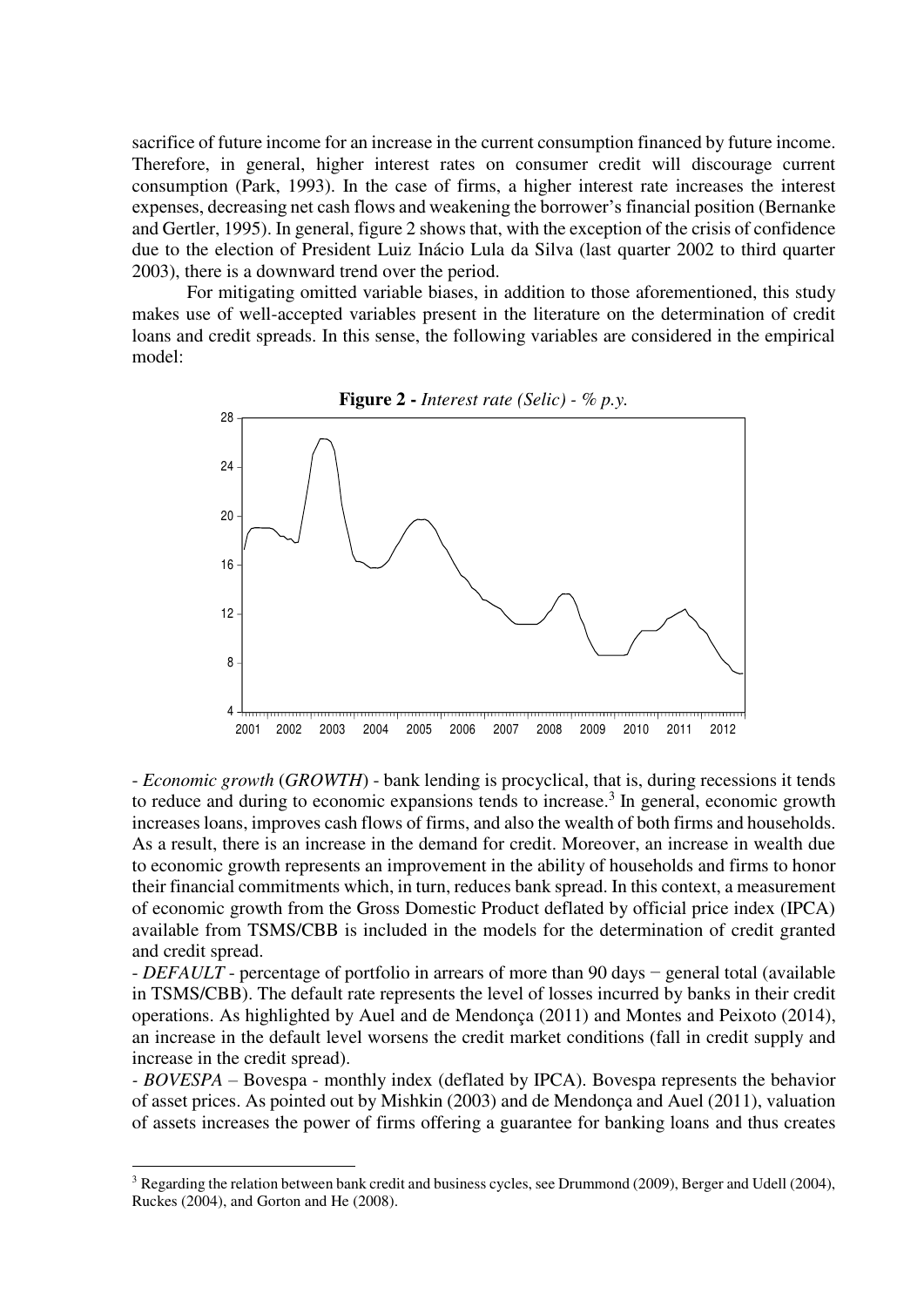an improvement in the credit market (increase in the credit granted and decrease in the credit spread).

- *EMBI+* - Emerging Markets Bond Index Plus Brazil (country risk) calculated by JP Morgan (the difference between the stated rate of return on Brazilian dollar-denominated and U.S. dollar-denominated government bonds of the same maturity) is a measure of the probability of default on the public debt available in IPEAdata. As observed by Albertazzi et al. (2014), Gennaioli, Martin, and Rossi (2014), Cantero-Saiz et al. (2014), an adverse shock to sovereign risk means that external resource flows become more expensive, consequently, increases the bank financing costs and reduces credit supply.

 Because the Brazilian economy was hit by significant shocks over the period, the models also include a dummy variable (*SHOCKS*) which captures the two main shocks in the period. Specifically, (i) the confidence crisis due to the presidential election in the last quarter of 2002; and (ii) the effects caused by the subprime crisis that hit the economy in the last quarter of 2008. In this context, a dummy variable is introduced in the models, which assumes value "1" for the periods October 2002 to September 2003 and October 2008 to September 2009, and "0" otherwise.

 Based on the variables described above, this study considers several models for observing a possible effect caused by the monetary policy interest rate on the credit granted and on the credit spread for both households and firms. The baseline models for credit granted and spread credit, respectively, are a result of:<sup>4</sup>

 $CREDG_t = \beta_0 + \beta_1 IR_{t-1} + \beta_2 GROWTH_t + \beta_3 DEFAULT_{t-1} + \beta_3 X_{t-1} + \beta_4 SHOCKS + \varepsilon_t$ , and (1)  $SPREAD_t = \alpha_0 + \alpha_1 IR_{t-1} + \alpha_2 GROWTH_t + \alpha_3 Z_{t-1} + \alpha_4 SHOCKS + \varepsilon_t,$  (2)

where: *CRED* is credit granted (*CREDG*) or credit spread (*SPREAD*), the subscript  $i =$ households or firms; *X* – set of control variables (*DEFAULTi*, *BOVESPA*, and *EMBI+*); and *Z -* control variables: *BOVESPA* and *EMBI+*; and *εt* is the disturbance.

 Because CBB changed the methodology to measure credit granted and credit spread, the analysis is divided in two steps. Firstly, it takes into account information provided directly from TSMS/CBB for the period June 2001 to December 2012. Secondly, in order to extend the database for the recent period and following the procedure adopted by CBB to make compatible the old and new methodologies, the analysis is made for the period from June 2001 to August 2015.<sup>5</sup>

 The use of regressions allows one to see the magnitude of the impact of each independent variable in the model on the dependent variable. Therefore, this framework allows one to measure how much is the difference of a shock in the monetary policy interest rate on credit granted and spread credit regarding households and firms. This information is particularly useful for policymakers that plan to implement credit policy. In this context, in order to estimate the models for credit granted and credit spread, this study uses two methods: Ordinary Least Squares (OLS) and Generalized Method of Moments (GMM). These methods are a straightforward framework to see the impact caused by the monetary policy interest rate on the credit granted and credit spread for both households and firms through the observation of the estimated parameters.

In general, the use of macroeconomic time series is subject to the problem of heteroscedasticity. Furthermore, loans granted and spread can influence the determination of variables such as economic growth and default rate. Therefore, the use of these variables as regressors can create a possible risk of endogeneity that is not treated in the OLS regressions. Hence, GMM is used because the results are robust even with these problems. An efficient

<sup>4</sup> See table A.1 (appendix) for sources of data and description of the variables.

<sup>&</sup>lt;sup>5</sup> Regarding the procedure to make the extended series matching old and new methodologies, see metadata available in TSMS/CBB.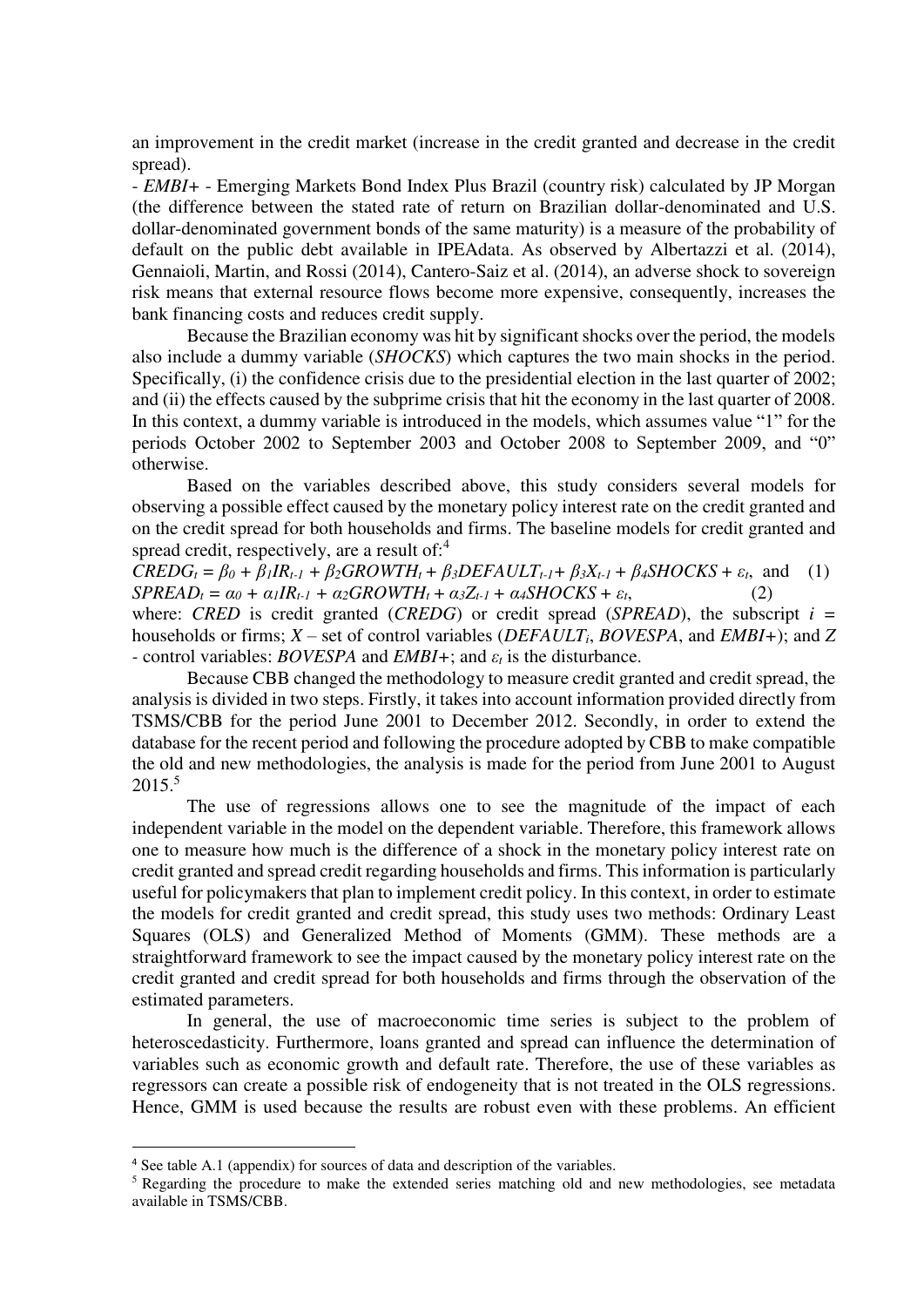estimation using GMM demands that overriding restrictions need to be respected (Woodridge, 2001). As a consequence, in order to test over-identifying moment conditions, all estimations present the J-statistic. Moreover, as usual, the instrument variables used in the regressions are the lagged regressors.<sup>6</sup>

In addition to the analysis above, we provide more evidence through impulse-response analysis from Vector Auto Regressive (VAR) models in order to ascertain the relative importance of the monetary policy interest rate on credit granted and on credit spread disaggregated for households and firms. This procedure permits observing the impulse on credit granted and credit spread caused by shocks (or innovations) provoked by residual variables over time. Following Koop, Pesaran, and Potter (1996) and Pesaran and Shin (1998), this study uses generalized impulse response function (impulse responses are invariant to any re-ordering of the variables in the VAR) due to the fact that it provides more robust results than the orthogonalized method (Ewing, 2003). Finally, the VAR order is defined based on Schwarz (SIC), Akaike (AIC), and Hannan-Quinn (HQ) criteria (see table A.2).

In order to check whether the series contain a unit root, the standard tests Augmented Dickey–Fuller (ADF), Phillips–Perron (PP), Kwiatkowski-Phillips-Schmidt-Shin (KPSS) tests were performed. The results indicate that all series are  $I(0)$  - see table A.3 (appendix).

#### **3. Empirical evidence**

After observing the main characteristics of the credit granted and credit spread as well as the monetary policy interest rate, this section presents some evidence on the credit channel for households and firms in the Brazilian economy. In the next subsection, estimations for credit granted and for credit spread were carried out, respectively, for the period from June 2001 to December 2012. In the second subsection, we re-estimate the models taking into account the extended database for the period June 2001 to August 2015. The intention is to observe if we have similarities when the sample considers the period of deterioration in the Brazilian economy's fundamentals, fall in both fiscal and monetary credibility, and change in the CBB's methodology to measure credit granted and credit spread.<sup>7</sup> The last subsection investigates, through impulse-response analysis, how the credit granted and credit spread (for both households and firms) respond to a shock transmitted by the monetary policy interest rate taking into account the two sample periods. One advantage of this framework is that through impulseresponse functions it is possible to observe the lag of response of credit granted and credit spread to an impulse on monetary policy interest rate, as well as, the statistical significance and the duration of this event.

#### **3.1. Effect of IR on CREDG and on SPREAD (June 2001 – December 2012)**

In general, the estimations for both households and firms in tables 1 and 2 (OLS and GMM models) are in agreement with the idea that an increase in the monetary policy interest rate can decrease the credit granted. Independent of the model and method, the coefficients on *IR* are negative which suggests that the management of the monetary policy in the search for a lower inflation rate can imply a contractionary effect on the volume of loans granted.

Although the coefficient on *IR* is negative, there is no statistical significance when the credit granted to households is considered (see table 1). A possible explanation for this result is that since 2003, at the start of the government of the President Luiz Inácio Lula da Silva,  $\overline{a}$ 

<sup>&</sup>lt;sup>6</sup> In order to eliminate skewing the results, the maximum of lags used for each instrument was 6. Furthermore, the number of instruments used for all models is less than 22% in relation to the total of observations.

<sup>&</sup>lt;sup>7</sup> Regarding fiscal and monetary credibility in the Brazilian economy, see de Mendonça and Silva (2016), and de Mendonça and Tostes (2015).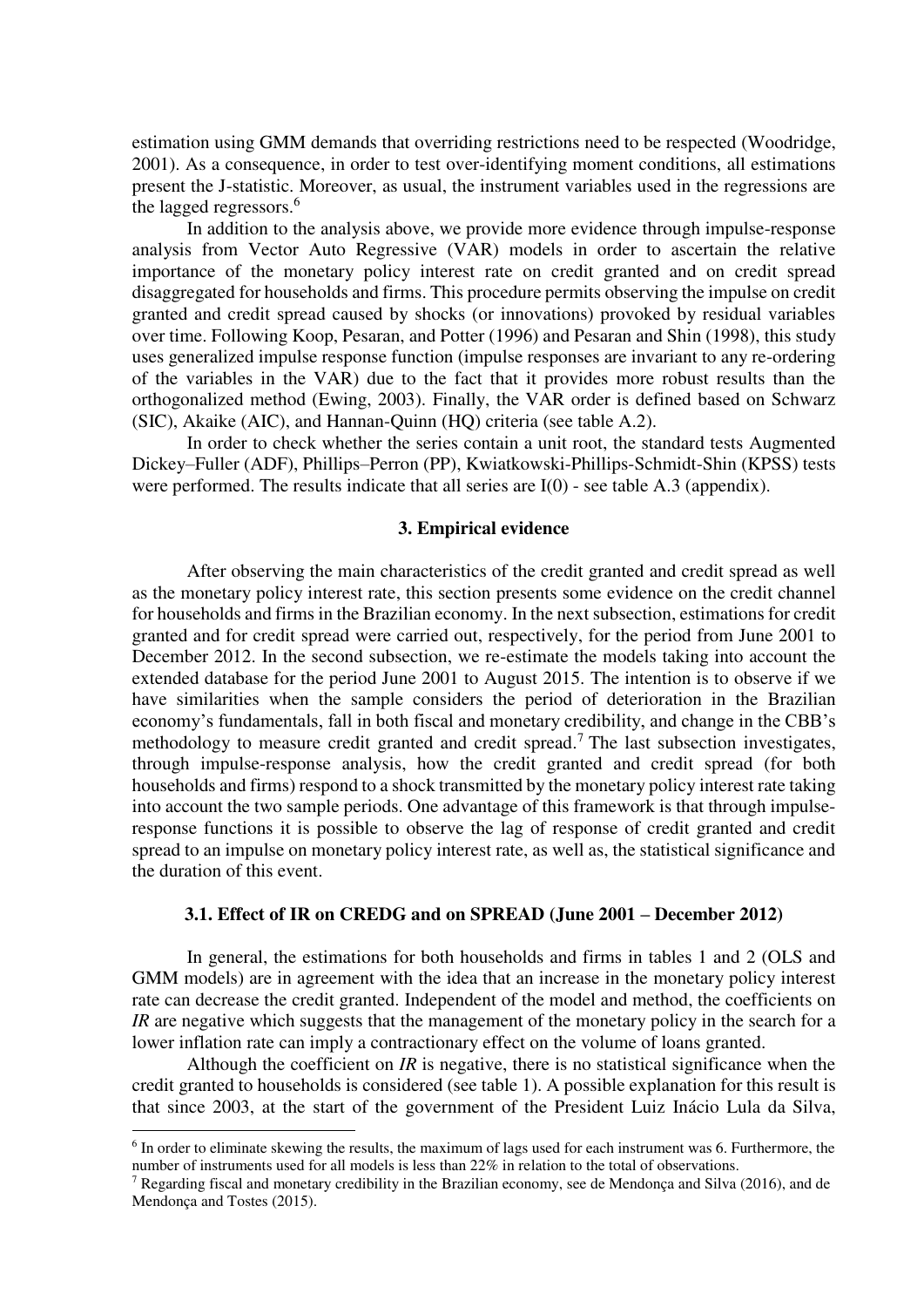independent of conduct of the monetary policy by the CBB, a credit expansion policy was adopted especially for households (e.g., payroll lending, mortgages, vehicle financing, etc.). Regarding the model to firms, the coefficients on *IR* are negative and significant for all specifications (see table 2). Therefore, it is possible to conjecture that the effect of an increase in *IR* on credit granted for firms is more important than for households.

The coefficients regarding the other variables in the models are in consonance with what would be expected. The coefficients on *GROWTH* are positive and significant confirming the idea that expansions in the economy can amplify credit loans. Negative and significant coefficients on *DEFAULT* are in agreement with the view that an increase in risk reduces the credit granted. Although the coefficients on *BOVESPA* and on *EMBI+* present signs coherent with the theoretical perspective (positive and negative, respectively) no significance is observed in most of the models (except *BOVESPA* in GMM model to firms). Moreover, the coefficients on *SHOCKS* (negative and significant) leave no doubt that the period of crises discourages credit granted.

In contrast to the coefficients on *IR* for credit granted, in the case of credit spread the coefficients are positive and significant which, in turn, suggests that an increase in the monetary policy interest rate is associated with an increase in the credit cost for both households and firms (see tables 3 and 4). The negative coefficients on *GROWTH* (significant in most models) are in agreement with the view that economic growth is associated with the increase of wealth in the economy and thus leads to a lower spread. Although coefficients on *DEFAULT* are positive, statistical significance is observed only for households. This result suggests that in the case of firms, spread is explained by other factors. In contrast to the previous case (credit granted), the coefficients on *BOVESPA* are negative and significant, and the coefficients on *EMBI*+ are positive and significant. Furthermore, the positive and significant coefficients on *SHOCKS* indicate that the periods of crises provoke an increase in spread.

|                  | o.           | <b>OLS</b>    |              |              | <b>GMM</b>   |              |
|------------------|--------------|---------------|--------------|--------------|--------------|--------------|
| Regressors       | Model 1      | Model 2       | Model 3      | Model 1      | Model 2      | Model 3      |
| Constant         | 8.4583***    | $8.2747***$   | 8.1475***    | 8.5607***    | $7.7777***$  | 7.7739***    |
|                  | (0.8723)     | (1.0653)      | (0.8748)     | (0.7911)     | (09003)      | (0.6228)     |
| $IR_{t-1}$       | $-0.0063$    | $-0.0010$     | 0.0006       | $-0.0063$    | $-0.0076$    | $-0.0116$    |
|                  | (0.0361)     | (0.0425)      | (0.0368)     | (0.0325)     | (0.0344)     | (0.0314)     |
| $GROWTH_t$       | 1.0815***    | $1.0675***$   | $1.0321***$  | 1.2461***    | 1.1365***    | 1.2106***    |
|                  | (0.1758)     | (0.1756)      | (0.1760)     | (0.2488)     | (0.1561)     | (0.2077)     |
| $DEFAULT_{t-1}$  | $-0.1871***$ | $-0.1799$ *** | $-0.1674***$ | $-0.1849***$ | $-0.1846***$ | $-0.1837***$ |
|                  | (0.0336)     | (0.0385)      | (0.0368)     | (0.0292)     | (0.0292)     | (0.0272)     |
| $BOVESPA_t$      |              | 0.0084        |              |              | 0.0142       |              |
|                  |              | (0.0281)      |              |              | (0.0221)     |              |
| $EMBI+t-1$       |              |               | $-0.0219$    |              |              | $-0.0192$    |
|                  |              |               | (0.0191)     |              |              | (0.0135)     |
| <b>SHOCKS</b>    | $-8.1278***$ | $-8.0162***$  | $-7.0415***$ | $-9.3689***$ | $-8.1745***$ | $-6.7023***$ |
|                  | (2.0694)     | (2.1170)      | (2.3964)     | (1.8522)     | (1.4621)     | (1.7822)     |
| Adj. $R^2$       | 0.49         | 0.49          | 0.50         | 0.49         | 0.51         | 0.52         |
| J-statistic      |              |               |              | 19.4340      | 22.2537      | 19.8683      |
| $P(J-statistic)$ |              |               |              | 0.11         | 0.27         | 0.34         |
| Inst. Rank       |              |               |              | 18           | 25           | 24           |

**Table 1 -** *Credit granted estimations - households (June 2001 – December 2012)* 

Note: Marginal significance levels:  $(***)$  denotes 0.01,  $(**)$  denotes 0.05, and  $(*)$  denotes 0.10. GMM1 – one-step GMM estimation - Robust (Newey-West) standard errors are in parentheses. P(Jstatistic) report the respective p-valued of the J-test.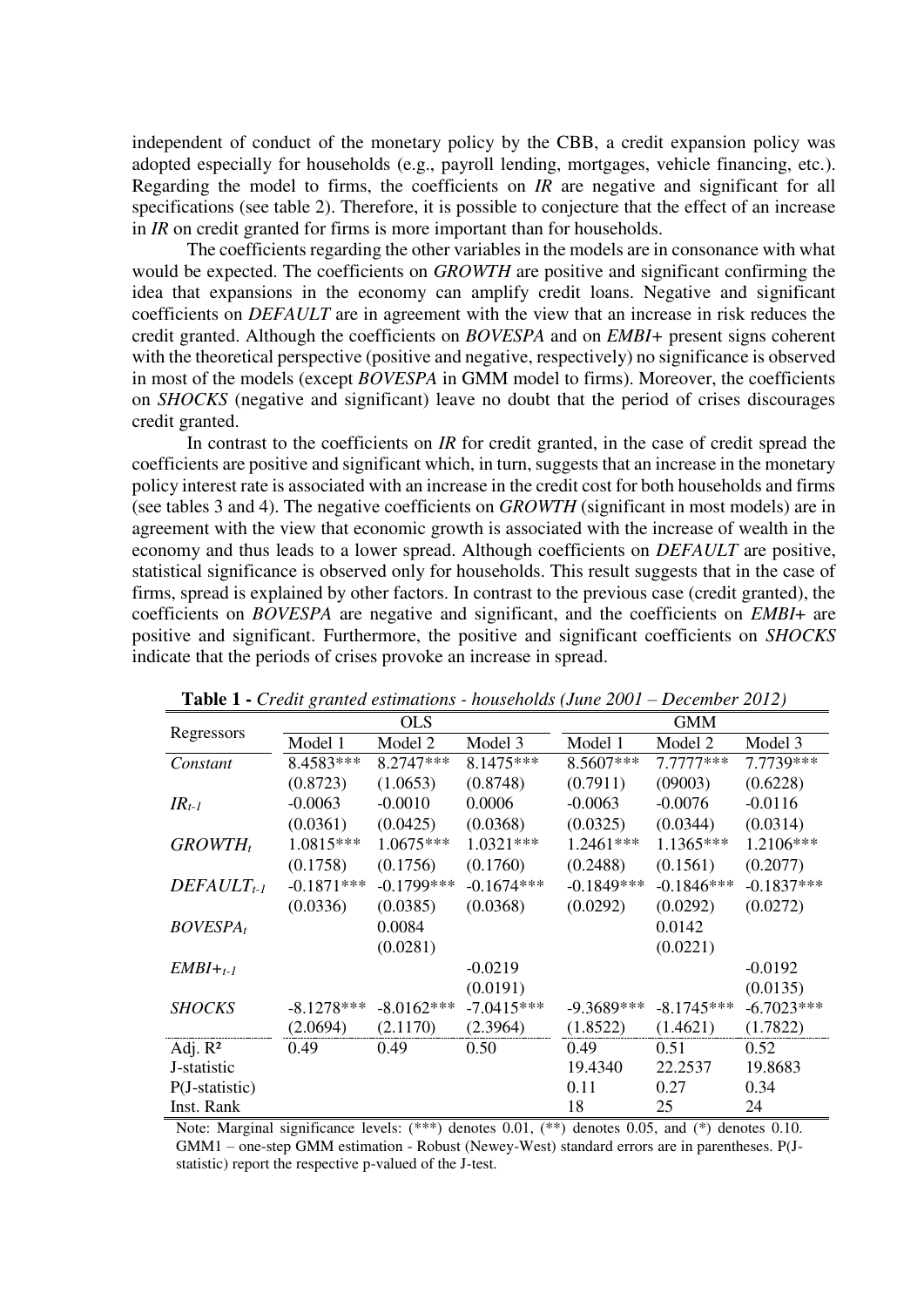|                      |              | <b>OLS</b>   |              |              | <b>GMM</b>   |              |
|----------------------|--------------|--------------|--------------|--------------|--------------|--------------|
| Regressors           | Model 1      | Model 2      | Model 3      | Model 1      | Model 2      | Model 3      |
| Constant             | 4.8374***    | 4.7071***    | 4.5913***    | 5.2065***    | 4.0905***    | 4.5455***    |
|                      | (1.0606)     | (1.2774)     | (1.0294)     | (0.7461)     | (0.7625)     | (0.5743)     |
| $IR_{t-1}$           | $-0.0954**$  | $-0.0926**$  | $-0.0972**$  | $-0.0841**$  | $-0.0781**$  | $-0.0967***$ |
|                      | (0.0395)     | (0.0419)     | (0.0396)     | (0.0363)     | (0.0338)     | (0.0366)     |
| $GROWTH_t$           | $0.7553***$  | $0.7484***$  | $0.7286***$  | $0.9362***$  | $0.7466$ *** | $0.6682***$  |
|                      | (0.2151)     | (0.2324)     | (0.2286)     | (0.2908)     | (0.2189)     | (0.2227)     |
| $DEFAULT_{t-1}$      | $-0.1274***$ | $-0.1286***$ | $-0.1354***$ | $-0.1157***$ | $-0.1256***$ | $-0.1310***$ |
|                      | (0.0183)     | (0.0167)     | (0.0184)     | (0.0151)     | (0.0132)     | (0.0174)     |
| BOVESPA <sub>t</sub> |              | 0.0066       |              |              | $0.0419*$    |              |
|                      |              | (0.0335)     |              |              | (0.0247)     |              |
| $EMBI+t-1$           |              |              | $-0.0195$    |              |              | $-0.0315$    |
|                      |              |              | (0.0221)     |              |              | (0.0208)     |
| <b>SHOCKS</b>        | $-6.5941$    | $-6.4351***$ | $-5.2704**$  | $-9.9714***$ | $-6.7132***$ | $-5.7283**$  |
|                      | (1.7448)     | (1.8904)     | (2.3638)     | (2.2248)     | (2.2941)     | (2.8506)     |
| Adj. $R^2$           | 0.45         | 0.45         | 0.45         | 0.38         | 0.40         | 0.41         |
| J-statistic          |              |              |              | 16.5900      | 16.3991      | 16.7913      |
| $P(J-statistic)$     |              |              |              | 0.28         | 0.43         | 0.54         |
| Inst. Rank           |              |              |              | 19           | 22           | 24           |

**Table 2 -** *Credit granted estimations - firms (June 2001 – December 2012)* 

Note: Marginal significance levels: (\*\*\*) denotes 0.01, (\*\*) denotes 0.05, and (\*) denotes 0.10. GMM1 – one-step GMM estimation - Robust (Newey-West) standard errors are in parentheses. P(Jstatistic) report the respective p-valued of the J-test.

| Regressors       |             | <b>OLS</b>   |             |             | <b>GMM</b>   |              |             |             |  |
|------------------|-------------|--------------|-------------|-------------|--------------|--------------|-------------|-------------|--|
|                  | Model 1     | Model 2      | Model 3     | Model 4     | Model 1      | Model 2      | Model 3     | Model 4     |  |
| Constant         | $-3.9004*$  | $-4.8408***$ | $-1.9510$   | $-2.9284$   | $-3.3179***$ | $-4.7801***$ | $-2.0838$   | $-2.8105**$ |  |
|                  | (2.0491)    | (1.6102)     | (2.2440)    | (1.9408)    | (1.2487)     | (1.0503)     | (2.2583)    | (1.1561)    |  |
| $IR_{t-1}$       | $0.3662***$ | $0.3826***$  | $0.3068***$ | $0.3434***$ | $0.4047***$  | $0.3853***$  | $0.3304***$ | $0.3706***$ |  |
|                  | (0.0626)    | (0.0558)     | (0.0561)    | (0.0590)    | (0.0368)     | (0.0404)     | (0.0544)    | (0.0298)    |  |
| $GROWTH_t$       | $-0.4718**$ | $-0.6087***$ | $-0.3432$   | $-0.3138$   | $-0.5469**$  | $-1.0062***$ | $-0.5563*$  | $-0.2703$   |  |
|                  | (0.2277)    | (0.2266)     | (0.2184)    | (0.2129)    | (0.2287)     | (0.2117)     | (0.3464)    | (0.1912)    |  |
| $DEFAULT_{t-1}$  |             | $0.2891***$  |             |             |              | $0.2707***$  |             |             |  |
|                  |             | (0.0658)     |             |             |              | (0.0360)     |             |             |  |
| $BOVESPA_t$      |             |              | $-0.1017**$ |             |              |              | $-0.0824*$  |             |  |
|                  |             |              | (0.0408)    |             |              |              | (0.0381)    |             |  |
| $EMBI+t-1$       |             |              |             | $0.0862***$ |              |              |             | $0.0921***$ |  |
|                  |             |              |             | (0.0260)    |              |              |             | (0.0197)    |  |
| <b>SHOCKS</b>    | 8.2357**    | $6.6048**$   | 6.3847*     | 3.5237      | 8.3708***    | 7.8794 ***   | 6.3160      | 2.7062      |  |
|                  | (3.7831)    | (3.1961)     | (3.4348)    | (3.2328)    | (2.8448)     | (2.2959)     | (6.3032)    | (2.1429)    |  |
| Adj. $R^2$       | 0.55        | 0.69         | 0.60        | 0.61        | 0.55         | 0.69         | 0.61        | 0.62        |  |
| J-statistic      |             |              |             |             | 18.1874      | 20.4064      | 14.8756     | 18.6278     |  |
| $P(J-statistic)$ |             |              |             |             | 0.79         | 0.62         | 0.24        | 0.72        |  |
| Inst. Rank       |             |              |             |             | 28           | 28           | 17          | 28          |  |

**Table 3 -** *Credit spread estimations - households (June 2001 – December 2012)*

Note: Marginal significance levels: (\*\*\*) denotes 0.01, (\*\*) denotes 0.05, and (\*) denotes 0.10. GMM1 – one-step GMM estimation - Robust (Newey-West) standard errors are in parentheses. P(J-statistic) report the respective p-valued of the J-test.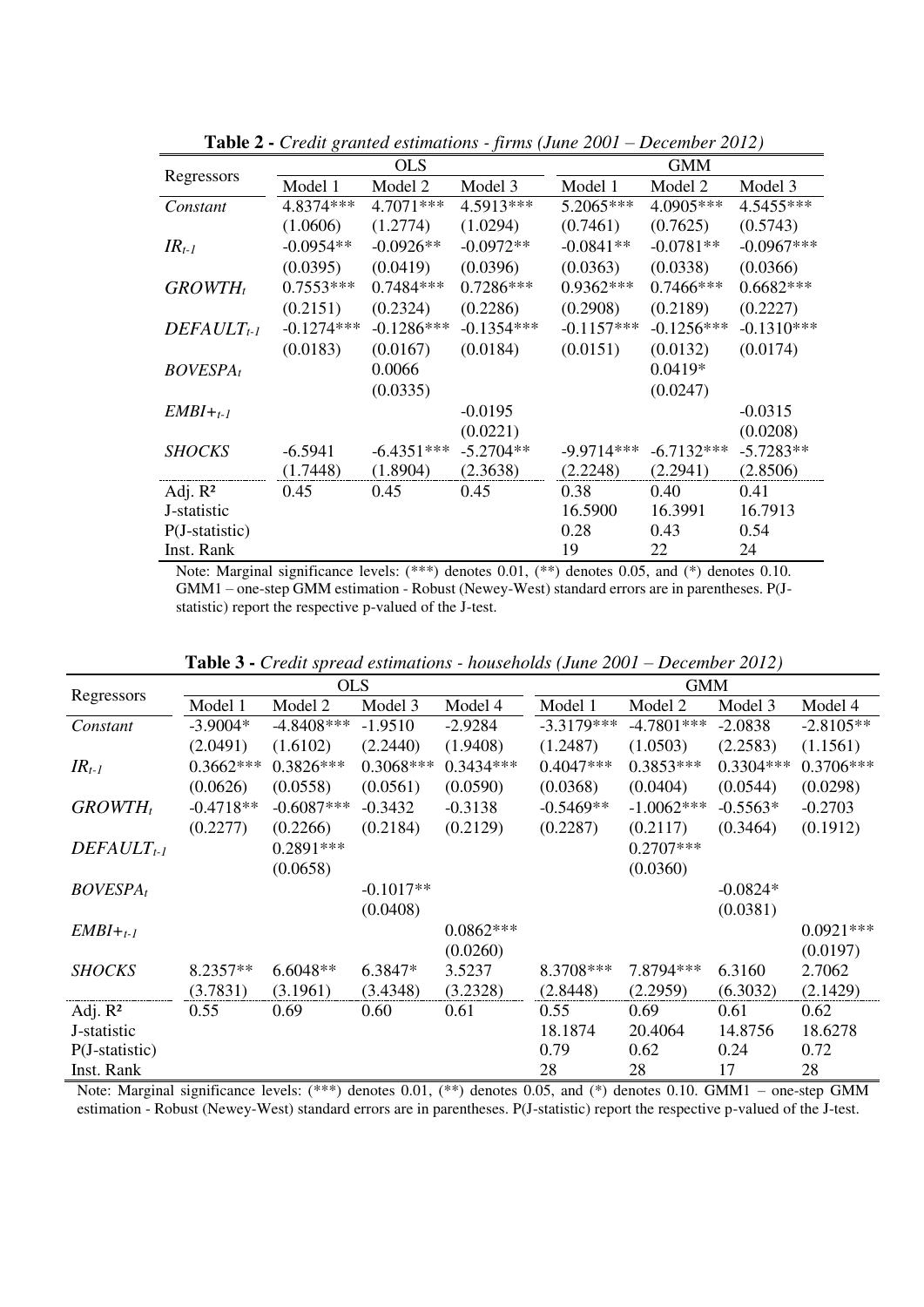|                  |             | <b>OLS</b>  |            |             |              | <b>GMM</b>   |              |             |
|------------------|-------------|-------------|------------|-------------|--------------|--------------|--------------|-------------|
| Regressors       | Model 1     | Model 2     | Model 3    | Model 4     | Model 1      | Model 2      | Model 3      | Model 4     |
| Constant         | 1.3792      | 1.3973      | 4.1616*    | 3.5618**    | 0.0292       | 0.0880       | 2.1340       | 2.7461 ***  |
|                  | (1.6691)    | (1.6419)    | (2.4700)   | (1.5436)    | (0.8786)     | (0.9464)     | (1.4244)     | (0.9520)    |
| $IR_{t-1}$       | $0.2215***$ | $0.2263***$ | 0.1369     | $0.1705***$ | $0.1874***$  | $0.1824***$  | $0.1107*$    | $0.1414***$ |
|                  | (0.0683)    | (0.0771)    | (0.0962)   | (0.0630)    | (0.0363)     | (0.0455)     | (0.0570)     | (0.0412)    |
| $GROWTH_t$       | $-0.5006$   | $-0.5069$   | $-0.3171$  | $-0.1458$   | $-1.4326***$ | $-1.1655***$ | $-1.0840***$ | $-0.3996*$  |
|                  | (0.3359)    | (0.3187)    | (0.2483)   | (0.1963)    | (0.3642)     | (0.3521)     | (0.3810)     | (0.2182)    |
| $DEFAULT_{t-1}$  |             | 0.0055      |            |             |              | 0.0024       |              |             |
|                  |             | (0.0365)    |            |             |              | (0.0235)     |              |             |
| $BOVESPA_t$      |             |             | $-0.1451*$ |             |              |              | $-0.1177**$  |             |
|                  |             |             | (0.0756)   |             |              |              | (0.0461)     |             |
| $EMBI+t-1$       |             |             |            | $0.1936***$ |              |              |              | $0.1701***$ |
|                  |             |             |            | (0.0411)    |              |              |              | (0.0248)    |
| <b>SHOCKS</b>    | 18.4288***  | 18.2509***  | 15.7868*** | 7.8474*     | 26.8169***   | 26.1599***   | 23.0818***   | 14.1207**   |
|                  | (5.4799)    | (5.4849)    | (4.6300)   | (4.4825)    | (1.8819)     | (2.3768)     | (3.2124)     | (3.3924)    |
| Adj. $R^2$       | 0.49        | 0.44        | 0.53       | 0.68        | 0.37         | 0.39         | 0.48         | 0.66        |
| J-statistic      |             |             |            |             | 15.4914      | 16.6635      | 15.9785      | 17.8038     |
| $P(J-statistic)$ |             |             |            |             | 0.93         | 0.89         | 0.77         | 0.72        |
| Inst. Rank       |             |             |            |             | 29           | 30           | 26           | 27          |

**Table 4 -** *Credit spread estimations - firms (June 2001 – December 2012)*

Note: Marginal significance levels:  $(***$ ) denotes 0.01,  $(**)$  denotes 0.05, and  $(*)$  denotes 0.10. GMM1 – one-step GMM estimation -Robust (Newey-West) standard errors are in parentheses. P(J-statistic) report the respective p-valued of the J-test.

#### **3.2. Effect of IR on CREDG and on SPREAD (June 2001 – August 2015)**

 This section provides evidence on the effect of the monetary policy interest rate on credit granted and on credit spread for the period June 2001 to August 2015. This period comprehends a worsening of the economic and political crisis in Brazil (after 2012) and also corresponds to the change of the methodology regarding credit granted and credit spread.

 Regarding the estimations for credit granted, such as observed for the shorter sample case, the coefficients on *IR* are negative for both households and firms. Moreover, statistical significance of the coefficient on *IR* is observed only for firms (see tables 5 and 6). In brief, this is additional evidence that an increase in the monetary policy interest rate causes a contractionary effect on the volume of loans granted. Regarding the coefficients of the other variables in the models, in general, no significant changes in relation to those presented in the previous section are observed. The exceptions are the coefficients on *BOVESPA* and *EMBI*+ that become significant for both households and firms.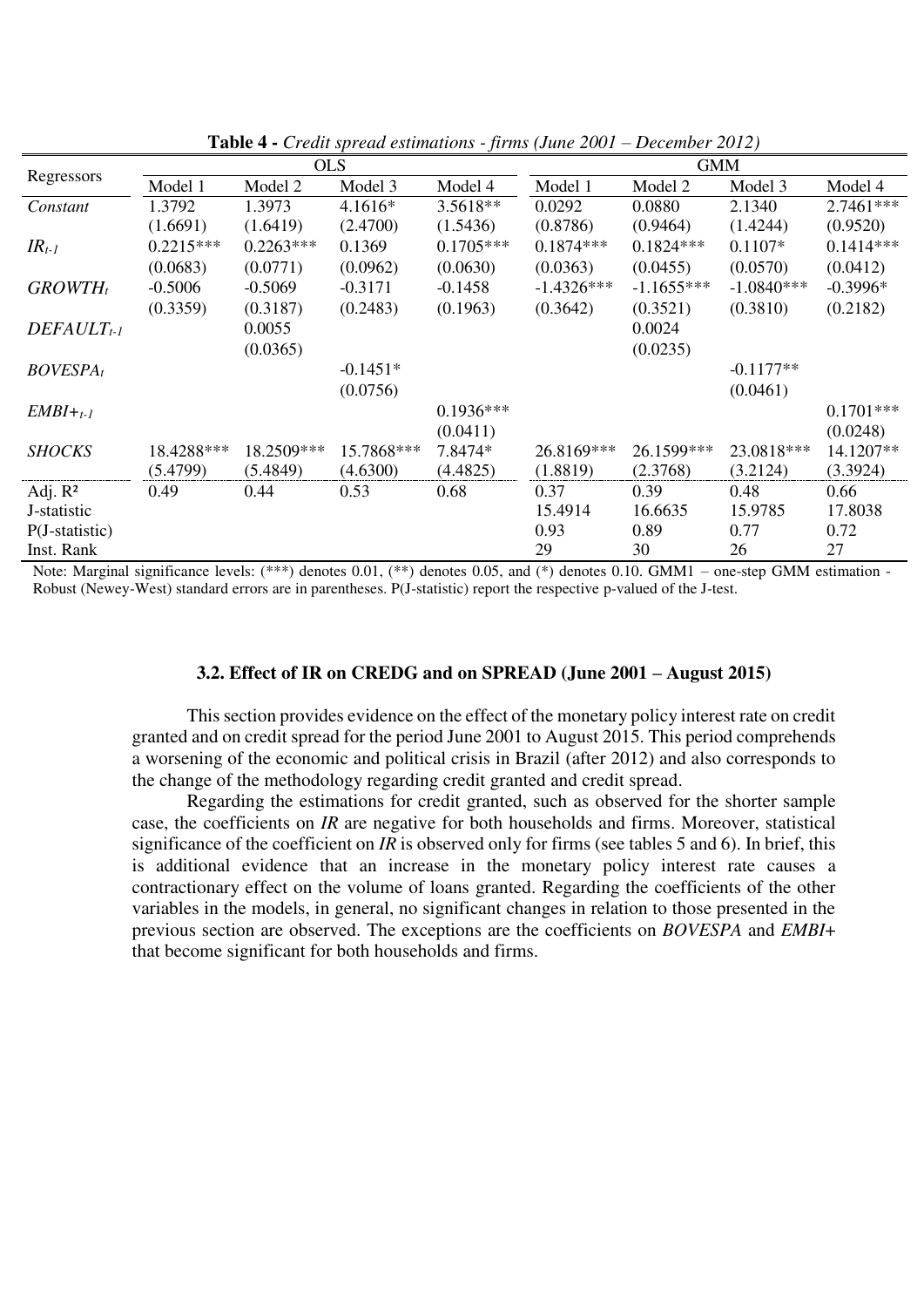| Regressors       |              | <b>OLS</b>   |              |              | <b>GMM</b>   |              |
|------------------|--------------|--------------|--------------|--------------|--------------|--------------|
|                  | Model 1      | Model 2      | Model 3      | Model 1      | Model 2      | Model 3      |
| Constant         | 5.6462***    | 4.7199***    | 5.3757***    | 5.6814 ***   | 4.6164***    | 5.5130***    |
|                  | (1.0470)     | (1.1289)     | (0.9721)     | (0.8598)     | (0.8503)     | (0.7544)     |
| $IR_{t-1}$       | $-0.0543$    | $-0.0180$    | $-0.0245$    | $-0.0507$    | $-0.0030$    | $-0.0437$    |
|                  | (0.0362)     | (0.0407)     | (0.0372)     | (0.0323)     | (0.0335)     | (0.0296)     |
| $GROWTH_t$       | 0.9905***    | 0.9232***    | 0.9008 ***   | $0.8311***$  | $0.6770***$  | $0.8277***$  |
|                  | (0.1478)     | (0.1530)     | (0.1499)     | (0.1953)     | (0.1719)     | (0.2263)     |
| $DEFAULT_{t-1}$  | $-0.1651***$ | $-0.1259***$ | $-0.1305***$ | $-0.1469***$ | $-0.1065***$ | $-0.1430***$ |
|                  | (0.0430)     | (0.0453)     | (0.0414)     | (0.0296)     | (0.0321)     | (0.0255)     |
| <b>BOVESPAt</b>  |              | $0.0577*$    |              |              | $0.0660***$  |              |
|                  |              | (0.0301)     |              |              | (0.0234)     |              |
| $EMBI+t-1$       |              |              | $-0.0505**$  |              |              | $-0.0366**$  |
|                  |              |              | (0.0211)     |              |              | (0.01583)    |
| <b>SHOCKS</b>    | $-4.7940***$ | $-4.2637**$  | $-2.8483$    | $-7.9985***$ | $-8.0588***$ | $-4.4642*$   |
|                  | (1.8225)     | (2.0230)     | (2.2807)     | (2.4924)     | (2.0161)     | (2.4403)     |
| Adj. $R^2$       | 0.31         | 0.34         | 0.35         | 0.30         | 0.34         | 0.38         |
| J-statistic      |              |              |              | 22.0509      | 22.4493      | 22.0709      |
| $P(J-statistic)$ |              |              |              | 0.11         | 0.13         | 0.11         |
| Inst. Rank       |              |              |              | 20           | 22           | 21           |

**Table 5 -** *Credit granted estimations - households (June 2001 – August 2015)* 

Note: Marginal significance levels: (\*\*\*) denotes 0.01, (\*\*) denotes 0.05, and (\*) denotes 0.10. GMM1 – one-step GMM estimation - Robust (Newey-West) standard errors are in parentheses. P(J-statistic) report the respective p-valued of the J-test.

| Regressors          |              | <b>OLS</b>   |               |              | <b>GMM</b>   |              |
|---------------------|--------------|--------------|---------------|--------------|--------------|--------------|
|                     | Model 1      | Model 2      | Model 3       | Model 1      | Model 2      | Model 3      |
| Constant            | 2.8881 ***   | 2.2904**     | 2.6796***     | 3.4157***    | $2.6241***$  | 3.1617***    |
|                     | (1.0309)     | (1.1316)     | (0.9510)      | (0.7048)     | (1.0013)     | (0.5989)     |
| $IR_{t-1}$          | $-0.1482***$ | $-0.1337***$ | $-0.1372***$  | $-0.1475***$ | $-0.1243***$ | $-0.1504***$ |
|                     | (0.0403)     | (0.0425)     | (0.0400)      | (0.0278)     | (0.0321)     | (0.0302)     |
| $GROWTH_t$          | $0.6627***$  | $0.6356***$  | $0.6141***$   | $0.3817*$    | 0.3229       | 0.2333       |
|                     | (0.1820)     | (0.1961)     | (0.1888)      | (0.2217)     | (0.2425)     | (0.2366)     |
| $DEFAULT_{t-1}$     | $-0.1483***$ | $-0.1559***$ | $-0.1600$ *** | $-0.1255***$ | $-0.1355***$ | $-0.1486***$ |
|                     | (0.0220)     | (0.0207)     | (0.0228)      | (0.0127)     | (0.0146)     | (0.0172)     |
| <b>BOVESPAt</b>     |              | 0.0370       |               |              | $0.0503*$    |              |
|                     |              | (0.0343)     |               |              | (0.0303)     |              |
| $EMBI+t-1$          |              |              | $-0.0382*$    |              |              | $-0.0436**$  |
|                     |              |              | (0.0209)      |              |              | (0.0213)     |
| <b>SHOCKS</b>       | $-3.6198**$  | $-2.8247$    | $-1.5789$     | $-8.3769***$ | $-7.2542*$   | $-3.5118$    |
|                     | (1.7483)     | (1.8379)     | (2.1460)      | (2.2074)     | (3.8891)     | (3.3443)     |
| Adj. R <sup>2</sup> | 0.39         | 0.40         | 0.41          | 0.31         | 0.33         | 0.36         |
| J-statistic         |              |              |               | 20.8938      | 20.4533      | 19.9359      |
| $P(J-statistic)$    |              |              |               | 0.34         | 0.31         | 0.40         |
| Inst. Rank          |              |              |               | 24           | 24           | 25           |

**Table 6 -** *Credit granted estimations - firms (June 2001 – August 2015)* 

Note: Marginal significance levels: (\*\*\*) denotes 0.01, (\*\*) denotes 0.05, and (\*) denotes 0.10. GMM1 – one-step GMM estimation - Robust (Newey-West) standard errors are in parentheses. P(J-statistic) report the respective p-valued of the J-test.

 The results of the credit spread estimations for both households and firms confirm those observed for the shorter sample. In other words, the positive and significant coefficients on *IR*  denote that an increase in the monetary policy interest rate provokes an increase in the credit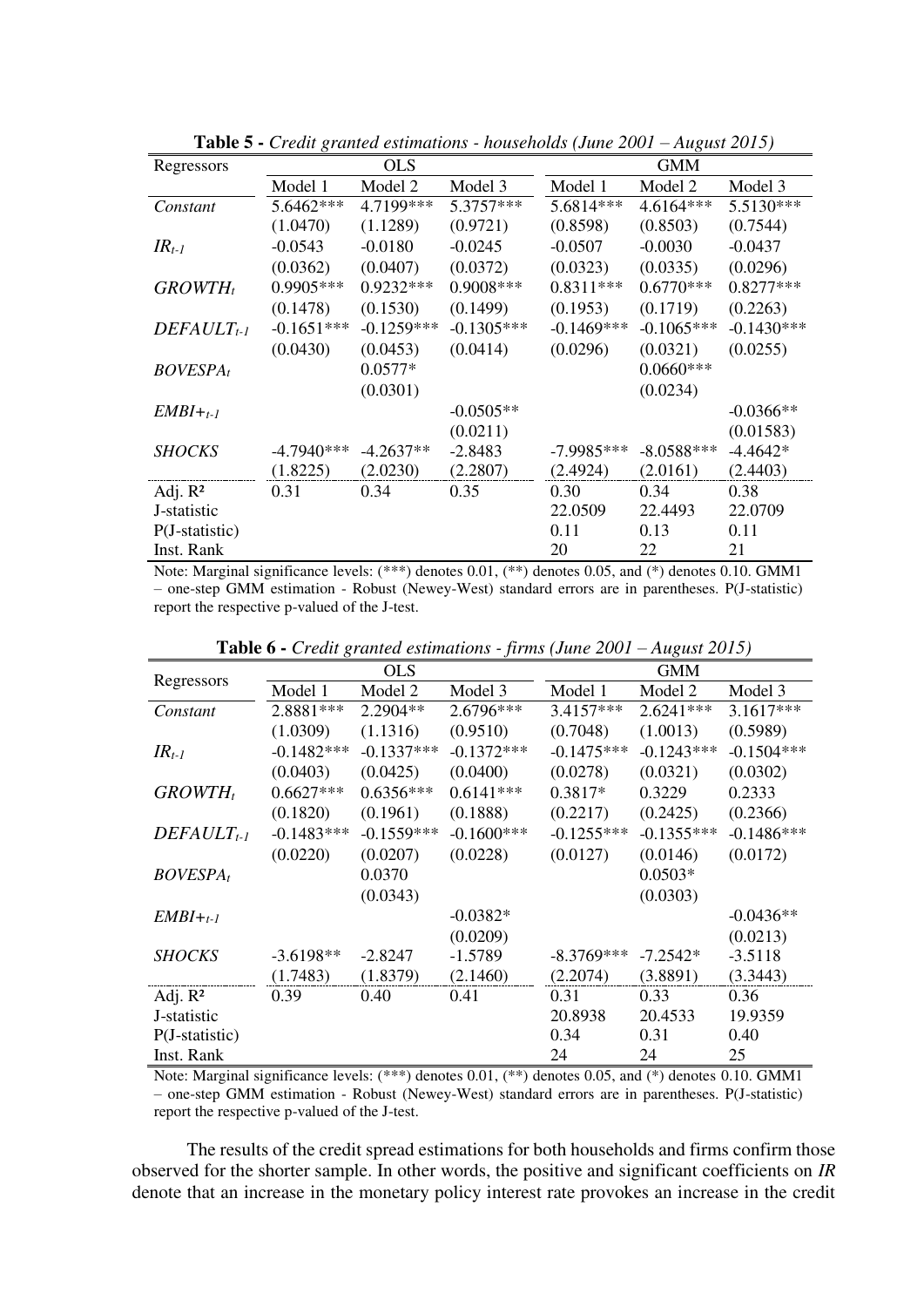spread (see tables 7 and 8). Regarding the coefficients of the other variables in the models, the estimations with the extended period show no significant changes in relation to those presented in the analysis for the shorter sample.

|                  |              |              | <b>OLS</b>   |             |             |              | <b>GMM</b>   |             |
|------------------|--------------|--------------|--------------|-------------|-------------|--------------|--------------|-------------|
| Regressors       | Model 1      | Model 2      | Model 3      | Model 4     | Model 1     | Model 2      | Model 3      | Model 4     |
| Constant         | $-1.2717$    | $-1.2196$    | 0.7735       | $-0.7986$   | $-1.6730$   | $-1.7733$    | 1.4348       | $-0.6936$   |
|                  | (2.0163)     | (1.8298)     | (2.2905)     | (1.9762)    | (1.2481)    | (1.4203)     | (1.8579)     | (1.3262)    |
| $IR_{t-1}$       | $0.3976***$  | $0.4386***$  | $0.3306***$  | $0.3552***$ | $0.4043***$ | $0.4248***$  | $0.3463***$  | $0.3752***$ |
|                  | (0.0559)     | (0.0541)     | (0.0510)     | (0.0587)    | (0.0448)    | (0.0433)     | (0.0449)     | (0.0402)    |
| $GROWTH_t$       | $-0.6091***$ | $-0.7305***$ | $-0.4983**$  | $-0.4811**$ | $-0.5064**$ | $-0.7179***$ | $-0.3590$    | $-0.3457*$  |
|                  | (0.2105)     | (0.2108)     | (0.1977)     | (0.2133)    | (0.2325)    | (0.2096)     | (0.2255)     | (0.1922)    |
| $DEFAULT_{t-1}$  |              | $0.2831***$  |              |             |             | $0.2814***$  |              |             |
|                  |              | (0.0957)     |              |             |             | (0.0624)     |              |             |
| $BOVESPA_t$      |              |              | $-0.1264***$ |             |             |              | $-0.1223***$ |             |
|                  |              |              | (0.0452)     |             |             |              | (0.0330)     |             |
| $EMBI+t-1$       |              |              |              | $0.0863**$  |             |              |              | $0.0846***$ |
|                  |              |              |              | (0.0337)    |             |              |              | (0.0246)    |
| <b>SHOCKS</b>    | 5.0517       | 2.1090       | 2.9978       | 1.1132      | 7.1549*     | 3.7481       | 2.2096       | 1.5272      |
|                  | (3.7017)     | (3.5196)     | (3.3786)     | (3.3770)    | (3.8722)    | (3.7481)     | (4.4901)     | (3.5577)    |
| Adj. $R^2$       | 0.48         | 0.57         | 0.53         | 0.52        | 0.48        | 0.58         | 0.55         | 0.53        |
| J-statistic      |              |              |              |             | 17.7727     | 18.2814      | 16.5685      | 17.4495     |
| $P(J-statistic)$ |              |              |              |             | 0.53        | 0.63         | 0.62         | 0.74        |
| Inst. Rank       |              |              |              |             | 23          | 26           | 24           | 27          |

**Table 7 -** *Credit spread estimations - households (June 2001 – August 2015)*

Note: Marginal significance levels: (\*\*\*) denotes 0.01, (\*\*) denotes 0.05, and (\*) denotes 0.10. GMM1 – one-step GMM estimation - Robust (Newey-West) standard errors are in parentheses. P(J-statistic) report the respective p-valued of the J-test.

| Regressors       |             |             | <b>OLS</b> |             |              |              | <b>GMM</b>  |            |  |
|------------------|-------------|-------------|------------|-------------|--------------|--------------|-------------|------------|--|
|                  | Model 1     | Model 2     | Model 3    | Model 4     | Model 1      | Model 2      | Model 3     | Model 4    |  |
| Constant         | $-0.7409$   | $-0.7421$   | 0.3477     | 0.1717      | $-2.0594*$   | $-2.1890**$  | $-1.2797$   | $-0.8571$  |  |
|                  | (1.6966)    | (1.7019)    | (2.5736)   | (1.7674)    | (1.1597)     | (1.1042)     | (1.8506)    | (1.2138)   |  |
| $IR_{t-1}$       | $0.2077***$ | $0.2173***$ | $0.1720*$  | $0.1260**$  | $0.1408***$  | $0.1562***$  | $0.1597**$  | $0.1038*$  |  |
|                  | (0.0587)    | (0.0665)    | (0.0887)   | (0.0638)    | (0.0388)     | (0.0459)     | (0.0705)    | (0.0544)   |  |
| $GROWTH_t$       | $-0.2559$   | $-0.2658$   | $-0.1969$  | $-0.0090$   | $-0.7609***$ | $-1.0506***$ | $-0.7644**$ | $-0.4241$  |  |
|                  | (0.2943)    | (0.2882)    | (0.2325)   | (0.1810)    | (0.2889)     | (0.2879)     | (0.3862)    | (0.2638)   |  |
| $DEFAULT_{t-1}$  |             | 0.0145      |            |             |              | 0.0078       |             |            |  |
|                  |             | (0.0383)    |            |             |              | (0.0230)     |             |            |  |
| <b>BOVESPAt</b>  |             |             | $-0.0673$  |             |              |              | $-0.0295$   |            |  |
|                  |             |             | (0.0797)   |             |              |              | (0.0646)    |            |  |
| $EMBI+t-1$       |             |             |            | $0.1665***$ |              |              |             | $0.1196**$ |  |
|                  |             |             |            | (0.0466)    |              |              |             | (0.0349)   |  |
| <b>SHOCKS</b>    | 20.8977***  | 20.5295***  | 19.8044*** | 13.3013***  | 32.4282***   | 31.2070***   | 30.3839***  | 25.0119*** |  |
|                  | (5.8785)    | (6.0278)    | (5.8606)   | (4.5936)    | (2.2517)     | (2.4202)     | (3.9330)    | (3.5606)   |  |
| Adj. $R^2$       | 0.41        | 0.41        | 0.42       | 0.56        | 0.34         | 0.34         | 0.36        | 0.50       |  |
| J-statistic      |             |             |            |             | 19.6779      | 21.6517      | 18.9800     | 21.4426    |  |
| $P(J-statistic)$ |             |             |            |             | 0.84         | 0.75         | 0.70        | 0.72       |  |
| Inst. Rank       |             |             |            |             | 31           | 32           | 28          | 31         |  |

**Table 8 -** *Credit spread estimations - firms (June 2001 – August 2015)*

Note: Marginal significance levels: (\*\*\*) denotes 0.01, (\*\*) denotes 0.05, and (\*) denotes 0.10. GMM1 – one-step GMM estimation -Robust (Newey-West) standard errors are in parentheses. P(J-statistic) report the respective p-valued of the J-test.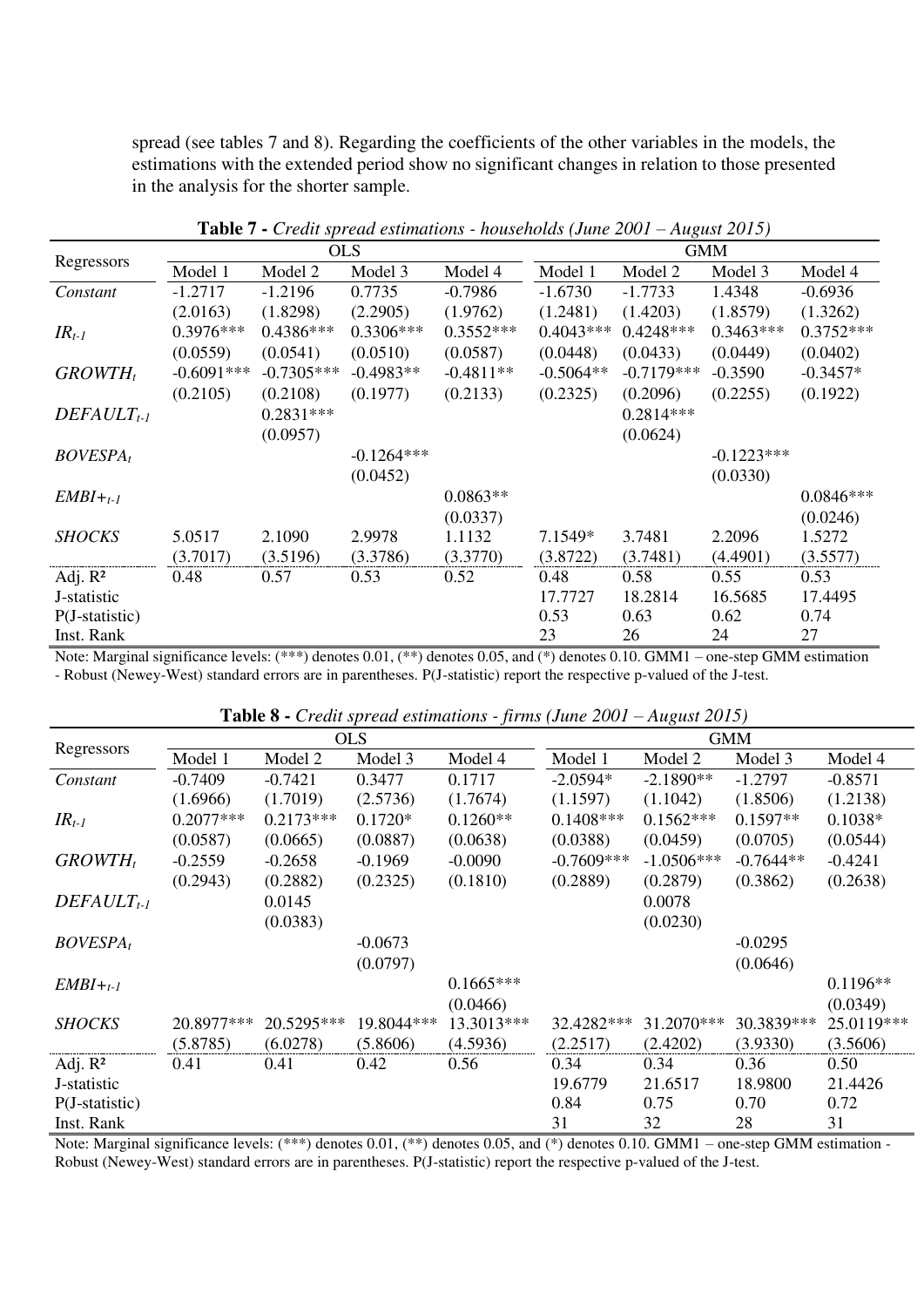#### **3.3. Impulse-response analysis**

 Taking into account the models in the previous subsections, the analysis is extended providing new evidence regarding the relevance of the effect of the monetary policy interest rate under a dynamic perspective through VAR models. Figure 3 shows the results of the generalized impulse-response functions and are plotted out to the 24th month.<sup>8</sup>



<sup>8</sup> The results of the VAR stability test are provided in figure A.1 (appendix).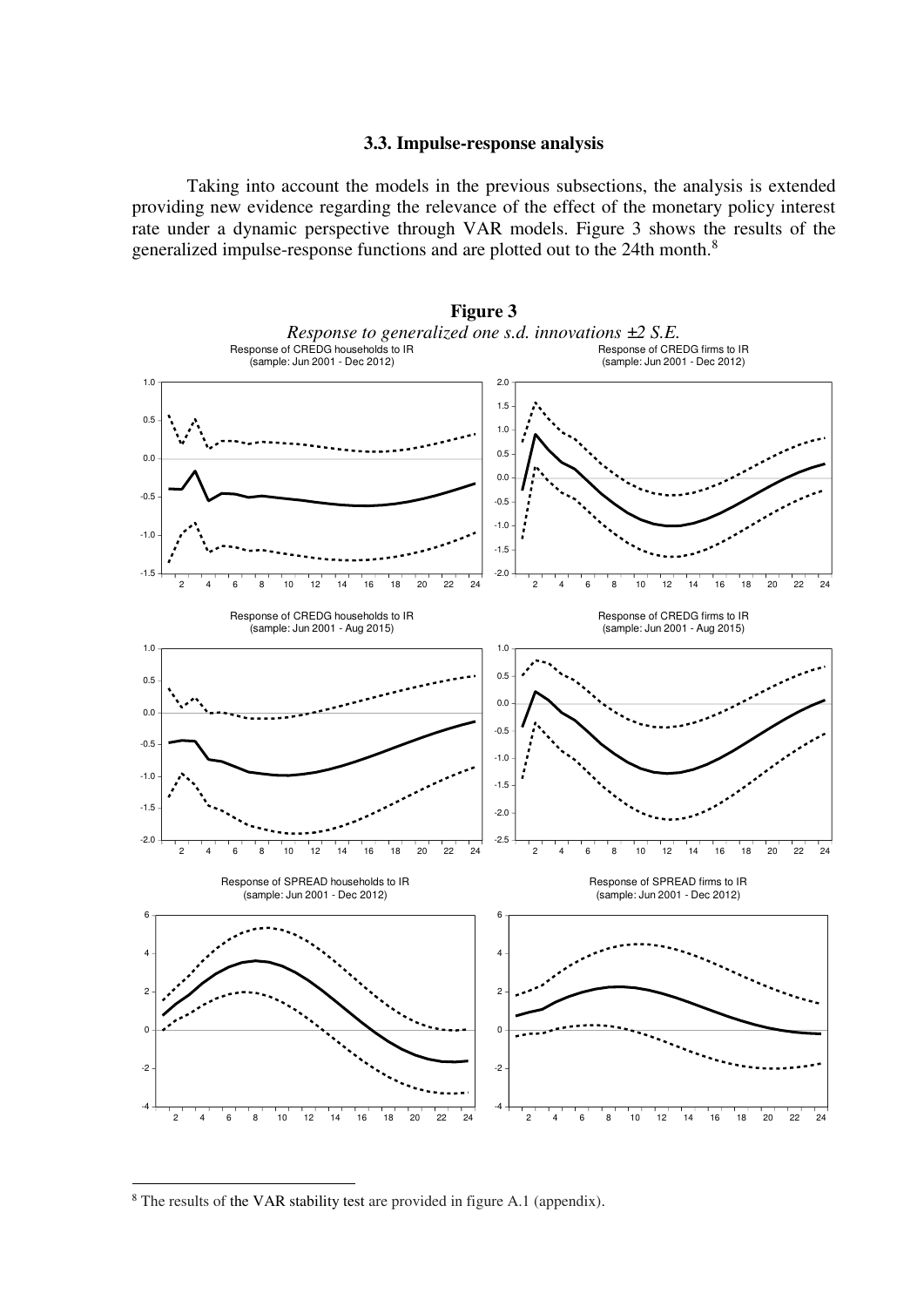

In general, the results on the effect of the monetary policy interest rate on credit granted are in consonance with those observed in the previous OLS and GMM models. In relation to the households, although a positive shock on the interest rate is associated with a negative effect on credit granted, statistical significance is observed only for the extended sample and at six months after the shock. The analysis regarding firms indicates that, independent of the sample in consideration, an unexpected positive shock on the monetary policy interest rate provokes a significant decrease in the credit granted after one semester.

 Regarding the households, independent of the sample, the effect of a positive shock on the monetary policy interest rate provokes a significant increase in the credit spread that abides for more than 12 months. A significant increase in the credit spread is also observed when firms are considered in the analysis, however, the significant effect is shorter than those for households.

 In brief, the impulse-response results suggest that an unexpected positive shock on the monetary policy interest rate decreases credit granted and it increases credit spread for both households and firms. Therefore, it is one more evidence of the relevance of the interest rate on credit channel even when the data is disaggregated for households and firms.

### **4. Conclusion**

 Based on the data available from TSMS/CBB and IPEAdata, this study analyzed the credit channel for households and firms in Brazil. In particular, the effect of the monetary policy interest rate on credit granted and on credit spread, taking into account disaggregated information for households and firms, is investigated. The findings denote that while there is a difference in the significance of the impact of the monetary policy interest rate on households and firms for the analysis of the credit granted, the relevance of the interest rate on credit spread is observed for both households and firms.

 The results presented in this study suggest that the Brazilian monetary policy interest rate is not essential to explain the credit granted to households but it is relevant to the determination of credit granted to firms. It is important to note that these results are observed (OLS and GMM regressions) for both sample periods in the analysis (June 2001 to December 2012 and June 2001 to August 2015). In brief, the results indicate that the policy of encouraging the consumption via credit implemented by Lula's government in response to the subprime crisis was independent of the actions of the central bank in the search for the inflation target. In general, the results from impulse-response analysis, especially for firms, also confirm the idea that the monetary policy interest rate is relevant for the determination of the credit granted in the Brazilian economy. Furthermore, independent of the sample period under consideration, the results from the regressions for the credit spread also indicate that the monetary policy interest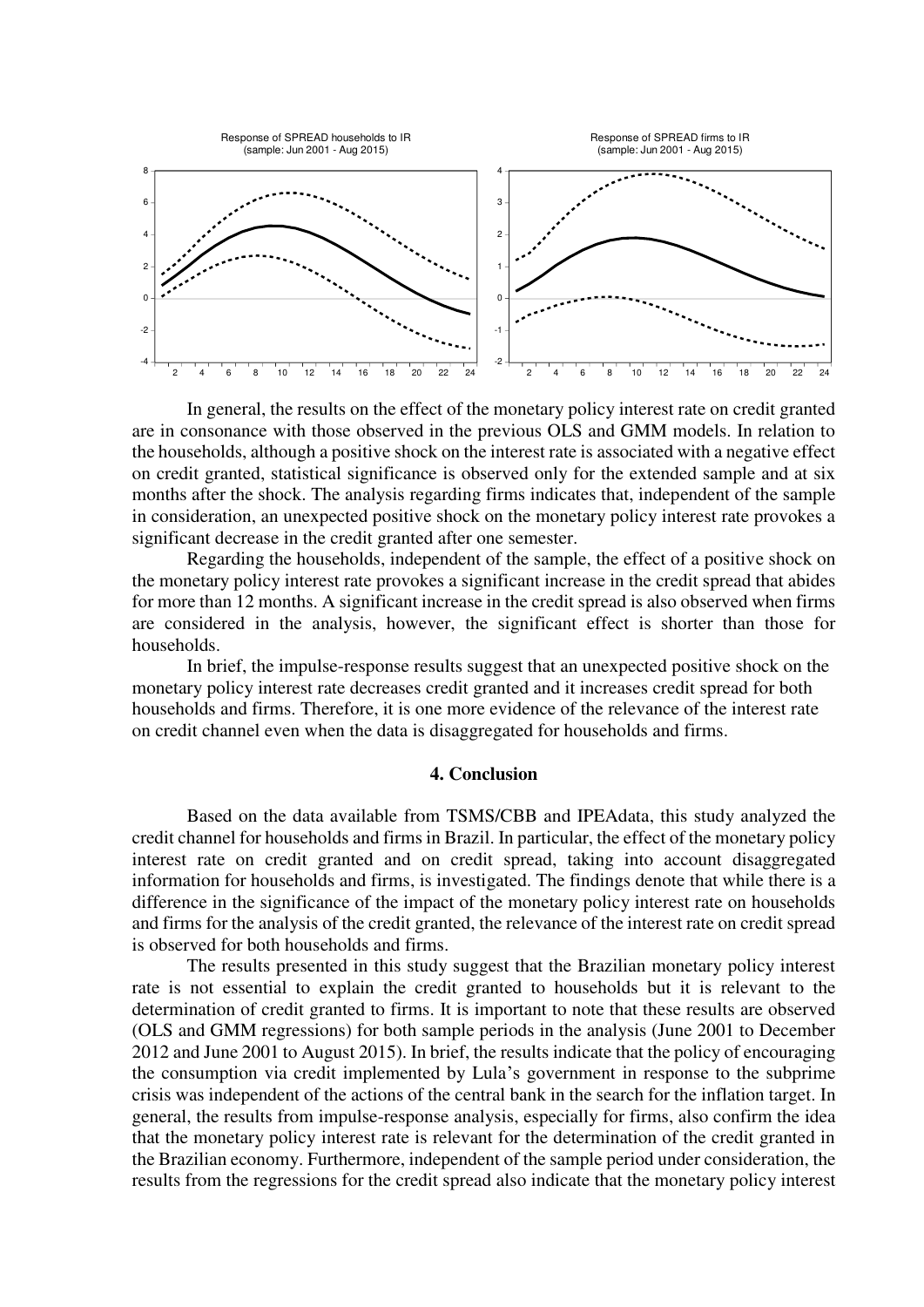rate is relevant for its determination. In particular, the magnitude of the coefficients in the regressions, as well as the impulse-response analysis, indicate that, in the case of households, an increase in the spread caused by an increase in the interest rate is greater than that observed on firms.

 Based on the empirical evidence in this study, it is possible to conjecture that monetary policy actions must be concerned with the effect on credit granted to firms. This finding is in consonance with the bank lending channel. While households have access to especial credit lines (e.g., payroll lending, mortgages, real estate financing, etc.), small firms are subject to the problems of asymmetric information. Hence, if the objective of the policymaker is to use a credit policy with effects that abides over time, this monetary policy channel cannot be neglected.

#### **5. References**

- AGUNG, J. (1998) "Financial deregulation and the bank lending channel in developing countries: the case of Indonesia." *Asian Economic Journal*, 12(3), 273–294.
- ALBERTAZZI, U., ROPELE, T., SENE, G., SIGNORETTI, F.M. (2014). "The impact of the sovereign debt crisis on the activity of Italian banks." *Journal of Banking and Finance,*  46(C), 387-402.
- ALTUNBAS, Y., FAZYLOV, O., MOLYNEUX, P. (2002). "Evidence on the bank lending channel in Europe." *Journal of Banking and Finance*, 26(11), 2093−2110.
- APERGIS, N., ALEVIZOPOULOU, E. (2012). "The Bank Lending Channel and Monetary Policy Rules: Evidence from European Banks." *International Advances in Economic Research*, 18(1), 1-14.
- ATTA-MENSAH, J., DIB, A. (2008). "Bank lending, credit shocks, and the transmission of Canadian monetary policy." *International Review of Economics and Finance*, 17(1), 159- 176.
- AUEL, M.C., de MENDONÇA, H.F. (2011). "Macroeconomic relevance of credit channels: evidence from an emerging economy under inflation targeting". *Economic Modelling*, 28(3), 965-979.
- BERGER, A. N., UDELL, G. F. (2004). "The institutional memory hypothesis and the procyclicality of bank lending behaviour." *Journal of Financial Intermediation*, 13(4), 458-495.
- BERNANKE, B., GERTLER, M. (1995). "Inside the black box: the credit channel of monetary policy transmission". *Journal of Economic Perspectives*, 9(4), 27-48.
- BLINDER, A., EHRMANN, M., FRATZCHER, M., de HANN, J., JANSEN, D.-J. (2008). "Central bank communication and monetary policy: A survey of theory and evidence." *Journal of Economic Literature*, 46(4), 910-945.
- CANTERO-SAIZ, M., SANFILIPPO-AZOFRA, S., TORRE-OLMO, B., LOPEZ-GUTIERREZ, C. (2014). *"Sovereign risk and the bank lending channel in Europe." Journal of International Money and Finance*, 47(C), 1-20.
- CHAROENSEANG, J., MANAKIT, P. (2007). "Thai monetary policy transmission in an inflation targeting era." *Journal of Asian Economics*, 18(1),144-157.
- CLARIDA, R., GALÍ, J., GERTLER, M. (2000). "Monetary policy rules and macroeconomic stability: evidence and some theory." *Quarterly Journal of Economics*, 115(1), 147–180.
- de MENDONÇA, H.F., de GUIMARÃES e SOUZA, G.J. (2012). "Is inflation targeting a good remedy to control inflation?" *Journal of Development Economics*, 98(2), 178-191.
- de MENDONÇA, H.F., SILVA, R. (2016). "Observing the influence of fiscal credibility on inflation: Evidence from an emerging economy." *Economics Bulletin*, 32767(4), 2333- 2349.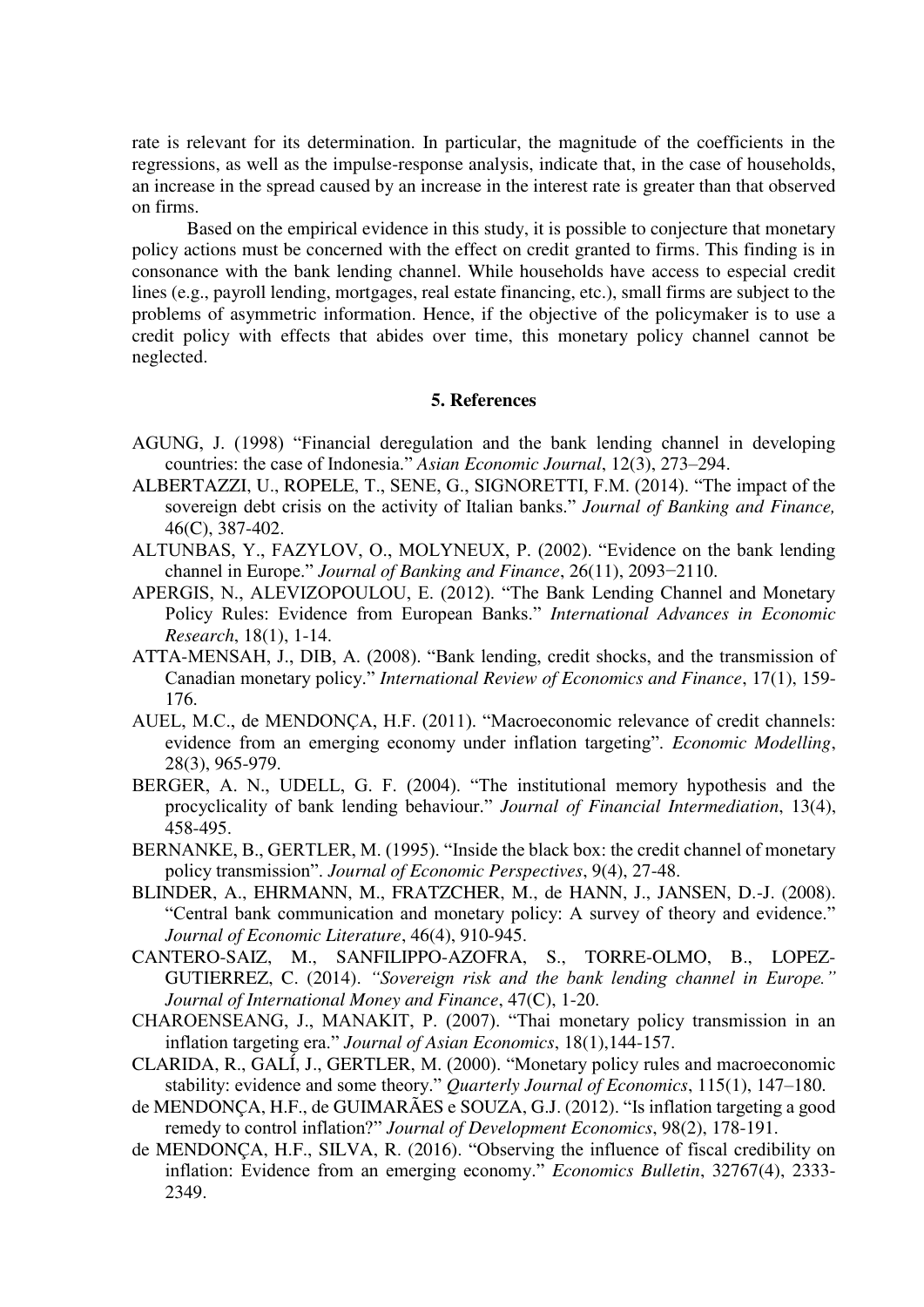- de MENDONÇA, H.F., TOSTES, F.S., (2015). "The effect of monetary and fiscal credibility on exchange rate pass-through in an emerging economy." *Open Economies Review*, 26(4), 787-816.
- DEN HAAN, W.J., SUMNER, S.W., YAMASHIRO, G.M. (2007). "Bank loan portfolio and the monetary transmission mechanism." *Journal of Monetary Economics*, 54(3), 904-924.
- DINCER, N., EICHENGREEN, B. (2014). "Central bank transparency and independence: Updates and new measures." *International Journal of Central Banking*, 10(1), 189-253.
- DRUMOND, I. (2009). "Bank capital requirements, business cycle fluctuations and the Basel accords: a synthesis." *Journal of Economic Surveys*, 23 (5), 798-830.
- EWING, B. T. (2003). "The response of the default risk premium to macroeconomic shocks." *Quarterly Review of Economics and Finance*, 43(2), 261-272.
- GARRETSEN, H., SWANK, J. (2003). "The bank lending channel in the Netherlands: the impact of monetary policy on households and firms." *De Economist*, 151(1), 35-51.
- GENNAIOLI, N., MARTIN, A., ROSSI, S. (2014). *"Sovereign default, domestic banks, and financial institutions."* Journal of Finance, 69(2), 819-866.
- GORTON, G. B., HE, P. (2008). "Bank credit cycles." *Review of Economic Studies*, 75(4), 1181-1214.
- HÜLSEWING, O., MAYER, E., WOLLMERSHÄUSER, T. (2006). "Bank loan supply and monetary policy transmission in Germany: An assessment based on matching impulse responses." *Journal of Baking and Finance*, 30(10), 2893-2910.
- JUURIKKALA, T., KARAS, A., SOLANKO, L. (2011). "The Role of Banks in Monetary Policy Transmission: Empirical Evidence from Russia." *Review of International Economics*, 19(1), 109-121.
- KAKES, J., STURM, J. (2002). "Monetary policy and bank lending: Evidence from German banking groups." *Journal of Banking and Finance*, 26(11), 2077−2092.
- KOOP, G., PESARAN, M. H., POTTER, S. M. (1996). "Impulse response analysis in nonlinear multivariate models." *Journal of Econometrics*, 74(1), 119-147.
- LUDVIGSON, S. (1998). "The channel of monetary transmission to demand: evidence from the market for automobile credit." *Journal of Money, Credit and Banking*, 30(3), 365-383.
- MARTIN, C., MILAS, C. (2004). "Modelling monetary policy: Inflation targeting in practice." *Economica*, 71(281), 209-221.
- MELLO, L., MOCCERO, D. (2011). "Monetary policy and macroeconomic stability in Latin America: The cases of Brazil, Chile, Colombia and Mexico." *Journal of International Money and Finance*, 30(1), 229-245.
- MELLO, L., PISU, M. (2010) "The bank lending channel of monetary transmission in Brazil: A VECM approach." *Quarterly Review of Economics and Finance,* 50(1), 50-60.
- MISHKIN, F. (2003). "The economics of money, banking, and financial markets." 6. ed. Boston, Addison Wesley.
- MONTES, G., MACHADO, C. (2013). "Credibility and the credit channel transmission of monetary policy: theoretical model and econometric analysis for Brazil." *Journal of Economic Studies*, 40(4), 469-492.
- MONTES, G., PEIXOTO, G. (2014). "Risk-taking channel, bank lending channel and the 'paradox of credibility': Evidence for Brazil." *Economic Modelling*, 39(C), 82-94.
- NEUENKIRCH, M., TILLMANN, P. (2014). "Inflation targeting, credibility and non-linear Taylor rules." *Journal of International Money and Finance*, 41(C), 30-45.
- PARK, S. (1993). "The determinants of consumer installment credit." *Economic Review*, The Federal Reserve Bank of St. Louis, pp. 23-38.
- PESARAN, M. H., SHIN, Y. (1998). "Generalized impulse response analysis in linear multivariate models." *Economics Letters*, 58(1), 17-29.
- RAMOS-TALLADA, J. (2015). "Bank risks, monetary shocks and the credit channel in Brazil: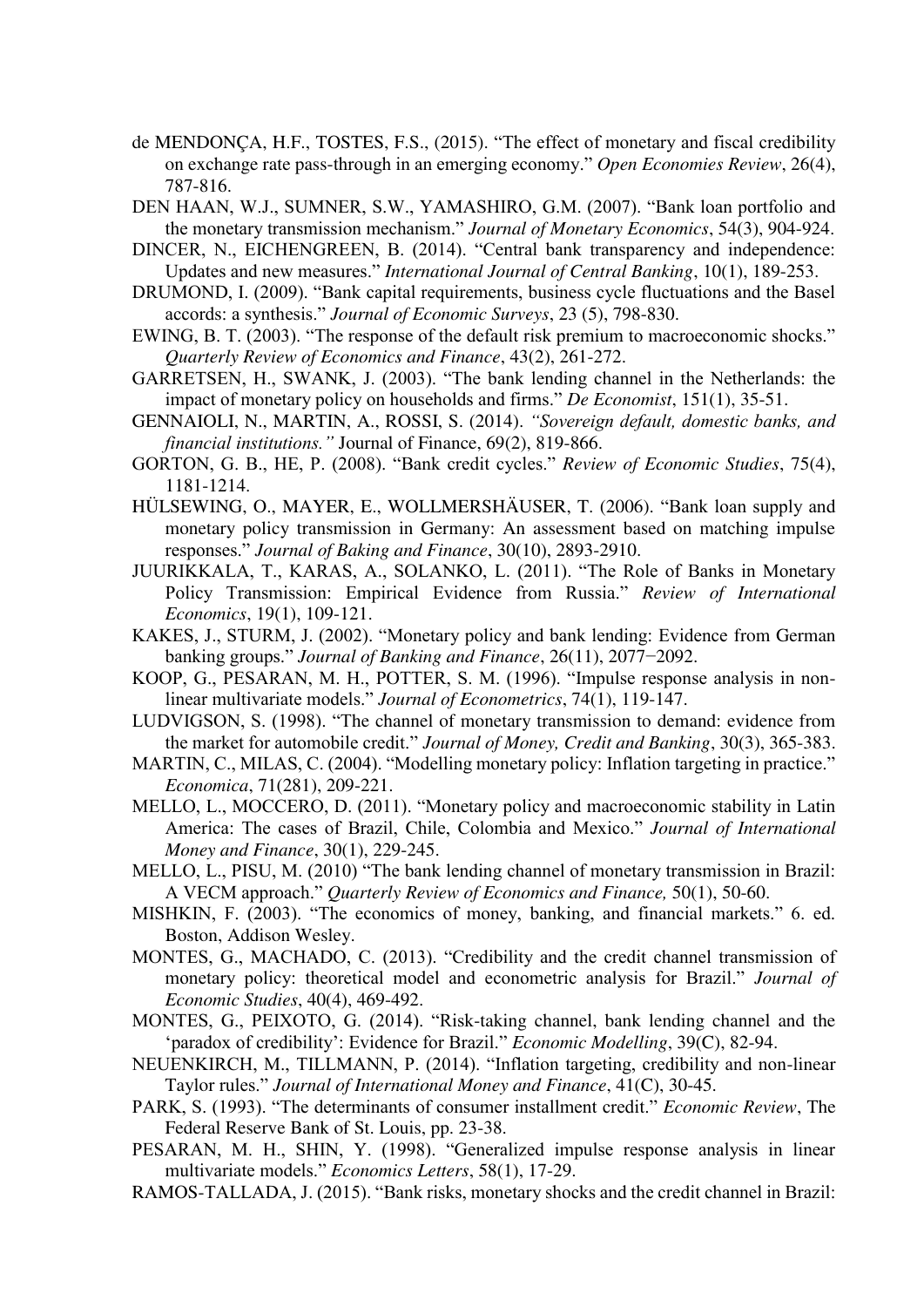Identification and evidence from panel data." *Journal of International Money and Finance*, 55(C), 135-161.

- RUCKES, M. (2004). "Bank competition and credit standards." *Review of Financial Studies*, 17(4), 1073-1102.
- TAYLOR, J.B. (1993). "Discretion versus policy rules in practice." *Carnegie Rochester Conference Series on Public Policy*, 39(1), 195-214.
- TAYLOR, J.B. (1995). "The monetary transmission mechanism: an empirical framework." *Journal of Economic Perspectives*, 9(4), 11-26.
- WOOLDRIDGE, J.M. (2001). "Applications of generalized method of moments estimation." *Journal of Economic Perspectives*, 15(4), 87-100.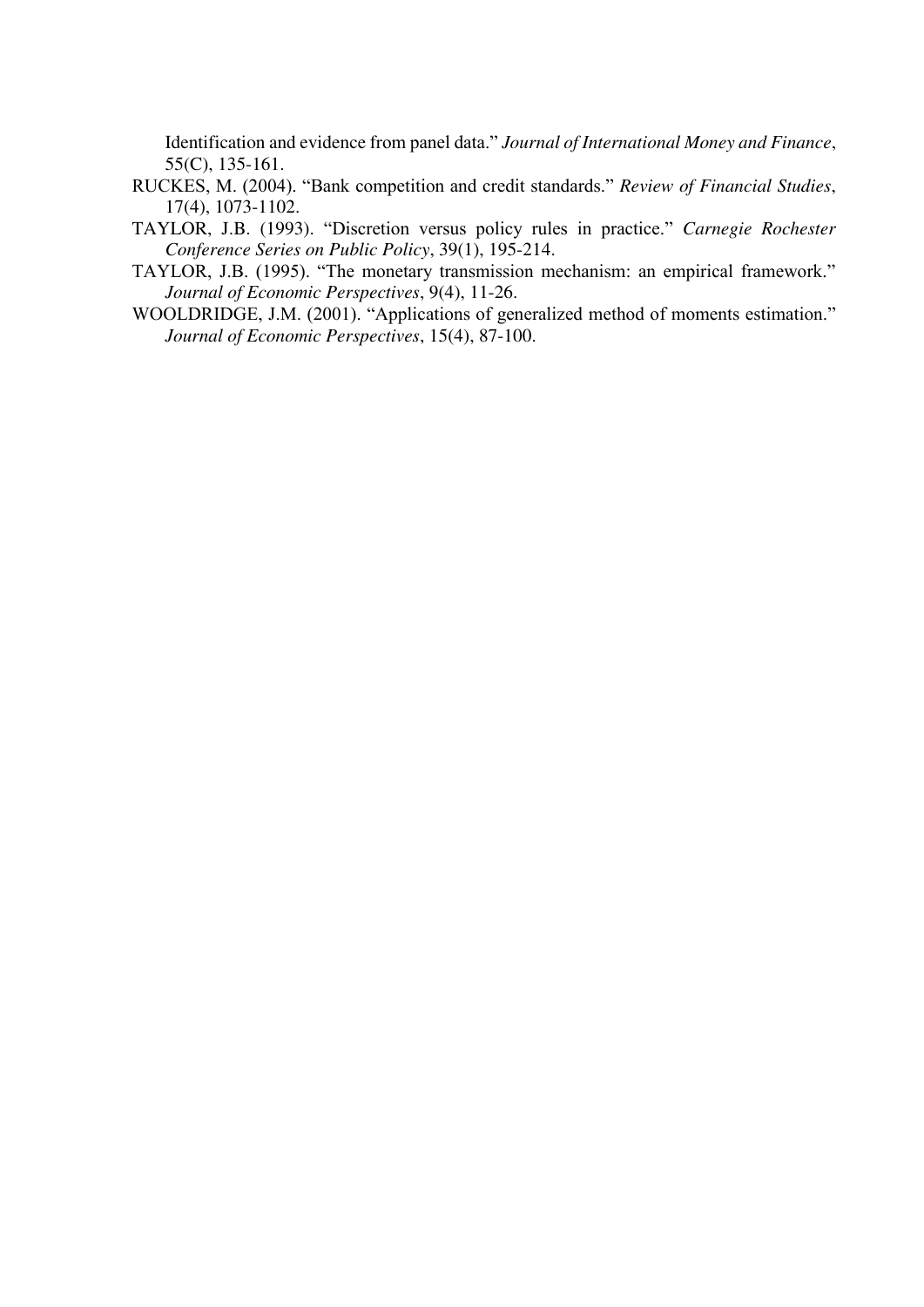## **Appendix**

| Variable name             | <b>Variable description</b>                                                                                                                                                                                                                                                                                                                                                                                                                                  | Data source     |
|---------------------------|--------------------------------------------------------------------------------------------------------------------------------------------------------------------------------------------------------------------------------------------------------------------------------------------------------------------------------------------------------------------------------------------------------------------------------------------------------------|-----------------|
| <b>CREDGFIRMS</b>         | (June 2001-December 2012) - Credit operations with<br>nonearmarked funds - Consolidate grantings (accumulated in<br>the month) - Legal entities total.<br>(June 2001-August 2015) -Nonearmarked new operations -<br>Series chained to reference credit - Non-financial corporations<br>- Total                                                                                                                                                               | <b>TSMS/CBB</b> |
| <b>CREDG</b> HOUSEHOLDS   | (June 2001-December 2012) - Credit operations with<br>nonearmarked funds - Consolidate grantings (accumulated in<br>the month) - Individuals total.<br>(June 2001-August 2015) -Nonearmarked new operations -<br>Series chained to reference credit - Households - Total                                                                                                                                                                                     | <b>TSMS/CBB</b> |
| <b>SPREADFIRMS</b>        | (June 2001-December 2012) - Credit operations with<br>nonearmarked funds (preset, postset and floating rate) -<br>Average spread - Legal entities total.<br>2001-August 2015) - Credit operations<br>(June<br>with<br>nonearmarked funds (preset, postset and floating rate) -<br>Average spread - Legal entities total; and<br>Average spread of nonearmarked new credit operations - Non-<br>financial corporations - Total.                               | <b>TSMS/CBB</b> |
| <b>SPREAD</b> HOUSEHOLDS  | (June 2001-December 2012) - Credit operations with<br>nonearmarked funds (preset rate) - Average spread -<br>Individuals total.<br>2001-August 2015) - Credit operations<br>(June<br>with<br>nonearmarked funds (preset rate) - Average spread -<br>Individuals total; and<br>Average spread of nonearmarked new credit operations -<br>Households - Total.                                                                                                  | <b>TSMS/CBB</b> |
| <b>GROWTH</b>             | Economic growth from the Gross Domestic Product (monthly)<br>deflated by official price index (IPCA)                                                                                                                                                                                                                                                                                                                                                         | <b>TSMS/CBB</b> |
| IR                        | Interest rate - Selic accumulated in the month in annual terms                                                                                                                                                                                                                                                                                                                                                                                               | <b>TSMS/CBB</b> |
| <b>DEFAULTFIRMS</b>       | (June 2001-December 2012) - Credit operations with<br>nonearmarked funds - Percentage of portfolio in arrears of more<br>than 90 days - Legal entities total.<br>(June 2001-August 2015) - Credit operations<br>with<br>nonearmarked funds - Percentage of portfolio in arrears of more<br>than 90 days - Legal entities total; and<br>Percent of nonperforming loans of nonearmarked credit<br>operations outstanding - Non-financial corporations - Total. | <b>TSMS/CBB</b> |
| <b>DEFAULT</b> HOUSEHOLDS | (June 2001-December 2012) - Credit operations with<br>nonearmarked funds - Percentage of portfolio in arrears of more<br>than 90 days - Individuals total.<br>(June<br>2001-August 2015)<br>- Credit operations<br>with<br>nonearmarked funds - Percentage of portfolio in arrears of more<br>than 90 days - Individuals total; and<br>Percent of nonperforming loans of nonearmarked credit<br>operations outstanding - Households - Total.                 | <b>TSMS/CBB</b> |
| <b>BOVESPA</b>            | Bovespa - monthly index                                                                                                                                                                                                                                                                                                                                                                                                                                      | TSMS/CBB        |
| EMBI+                     | Emerging Markets Bond Index Plus Brazil<br>$T(10/CDD - T' \dots 0)$                                                                                                                                                                                                                                                                                                                                                                                          | <b>IPEAdata</b> |

**Table A.1 -** *Sources of data and description of the variables* 

Note: TSMS/CBB - Time Series Management System/Central Bank of Brazil.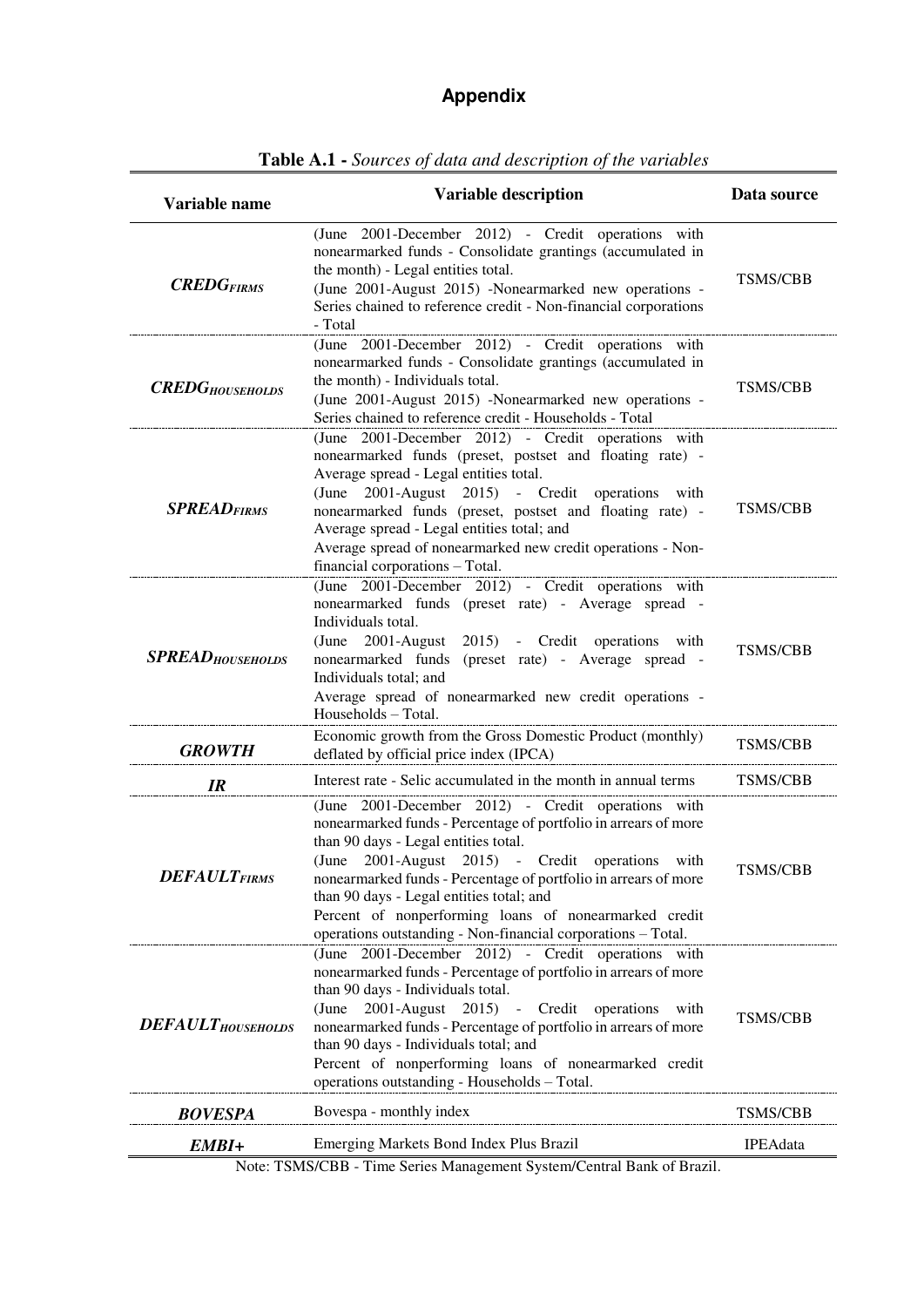**Table A.2:** *AIC, SIC*, *and HQ criteria for VAR* 

|                  |                             |                         |           |           |                 |           | June $2001 -$ December $2012$ |                          |           |           |                     |           |  |
|------------------|-----------------------------|-------------------------|-----------|-----------|-----------------|-----------|-------------------------------|--------------------------|-----------|-----------|---------------------|-----------|--|
|                  |                             | <b>CREDG</b> HOUSEHOLDS |           |           | $CREDG_{FIRMS}$ |           |                               | <b>SPREAD</b> HOUSEHOLDS |           |           | <b>SPREAD</b> FIRMS |           |  |
| Order            | <b>AIC</b>                  | <b>SIC</b>              | HQ        | AIC       | <b>SIC</b>      | HQ        | AIC                           | <b>SIC</b>               | HQ        | AIC       | <b>SIC</b>          | HQ        |  |
| $\boldsymbol{0}$ | 28.464                      | 28.640                  | 28.536    | 29.982    | 30.158          | 30.054    | 21.311                        | 21.444                   | 21.365    | 21.555    | 21.688              | 21.609    |  |
|                  | 22.221                      | 22.751                  | 22.436    | 24.304    | 24.833          | 24.519    | 16.489                        | 16.820                   | 16.624    | 17.481    | 17.812              | 17.615    |  |
| 2                | 20.634                      | $21.517*$               | $20.993*$ | 22.876    | 23.758*         | 23.234    | 15.203                        | $15.732*$                | $15.418*$ | 15.852    | $16.382*$           | 16.067    |  |
| 3                | 20.536                      | 21.771                  | 21.038    | 22.670    | 23.906          | 23.172    | 15.179*                       | 15.907                   | 15.474    | $15.763*$ | 16.491              | $16.059*$ |  |
| 4                | 20.449                      | 22.037                  | 21.094    | $22.507*$ | 24.095          | $23.152*$ | 15.220                        | 16.146                   | 15.596    | 15.822    | 16.749              | 16.199    |  |
| 5                | 20.572                      | 22.513                  | 21.361    | 22.517    | 24.458          | 23.305    | 15.235                        | 16.360                   | 15.692    | 15.895    | 17.020              | 16.352    |  |
| 6                | $20.370*$                   | 22.664                  | 21.302    | 22.513    | 24.807          | 23.445    | 15.204                        | 16.528                   | 15.742    | 15.834    | 17.157              | 16.371    |  |
|                  | June $2001 -$ August $2015$ |                         |           |           |                 |           |                               |                          |           |           |                     |           |  |

|          |           | <b>CREDG</b> HOUSEHOLDS |           |         | $CREDG_{FIRMS}$ |           |           | <b>SPREAD</b> HOUSEHOLDS |           | <b>SPREAD</b> FIRMS |            |           |
|----------|-----------|-------------------------|-----------|---------|-----------------|-----------|-----------|--------------------------|-----------|---------------------|------------|-----------|
| Order    | AIC       | <b>SIC</b>              | HQ        | AIC     | <b>SIC</b>      | HQ        | AIC       | <b>SIC</b>               | HQ        | AIC                 | <b>SIC</b> | HQ        |
| $\theta$ | 28.759    | 28.912                  | 28.821    | 30.256  | 30.409          | 30.318    | 21.875    | 21<br>-990               | 21.922    | 21.859              | 21.973     | 21.906    |
|          | 22.051    | 22.509                  | 22.237    | 24.380  | 24.837          | 24.566    | 16.416    | 16.701                   | 16.532    | 17.481              | 17.767     | 17.597    |
| 2        | 20.484    | $21.247*$               | 20.794    | 22.870  | $23.632*$       | 23.179    | $15.166*$ | $15.623*$                | $15.351*$ | 15.907              | $16.364*$  | 16.092    |
| 3        | 20.318    | 21.385                  | 20.751    | 22.673  | 23.741          | 23.107    | 15.189    | 15.818                   | 15.445    | 15.809*             | 16.438     | $16.064*$ |
| 4        | 20.132    | 21.504                  | $20.689*$ | 22.500  | 23.873          | $23.057*$ | 15.219    | 16.019                   | 15.544    | 15.845              | 16.646     | 16.170    |
| 5        | 20.227    | 21.904                  | 20.907    | 22.512  | 24.190          | 23.193    | 15.240    | 16.212                   | 15.634    | 15.842              | 16.814     | 16.237    |
| 6        | $20.054*$ | 22.036                  | 20.858    | 22.460* | 24.442          | 23.264    | 15.200    | 16.344                   | 15.664    | 15.814              | 16.957     | 16.278    |

Note: (\*) denotes lag order selected by the criterion.

 **Table A.3:** *Unit root tests (ADF and PP)*

|                           |          | <b>ADF</b>       |           |                      |   |          | <b>PP</b>               |                           |          |      | <b>KPSS</b>     |                       |
|---------------------------|----------|------------------|-----------|----------------------|---|----------|-------------------------|---------------------------|----------|------|-----------------|-----------------------|
|                           |          |                  |           |                      |   |          |                         | June 2001 – December 2012 |          |      |                 |                       |
| Series                    | I/T Lags |                  | t-stat.   | Critical<br>value 5% |   | I/T Band | Adj.<br>t-stat.         | Critical<br>value 5%      | $\Gamma$ | Band | Adj.<br>t-stat. | Critical<br>value 10% |
| <b>BOVESPA</b>            |          | 1                | $-2.289$  | $-1.943$             |   | 6        | $-2.422$                | $-1.943$                  | $\bf{I}$ | 9    | 0.168           | 0.347                 |
| <b>CREDG</b> HOUSEHOLDS   |          | 2                | $-2.067$  | $-1.943$             | I | 7        | $-7.575$                | $-2.882$                  | I        | 9    | 0.079           | 0.347                 |
| <b>CREDGFIRMS</b>         |          | 2                | $-3.074$  | $-1.943$             |   | 7        | $-6.009$                | $-1.943$                  | Ι        | 9    | 0.170           | 0.347                 |
| <b>DEFAULT</b> HOUSEHOLDS |          | 5                | $-5.502$  | 1.943                |   | 8        | $-2.398$                | $-1.943$                  | Ι        | 9    | 0.118           | 0.347                 |
| <b>DEFAULTFIRMS</b>       |          | 4                | $-4.639$  | $-1.943$             |   | 8        | $-2.783$                | $-1.943$                  | $I+T$    | 9    | 0.067           | 0.119                 |
| EMBI+                     |          | $\theta$         | $-2.514$  | $-1.943$             |   | 2        | $-2.773$                | $-1.943$                  | I        | 9    | 0.094           | 0.347                 |
| <b>GROWTH</b>             |          | 0                | $-15.168$ | $-1.943$             |   | 7        | $-15.399$               | $-1.943$                  | $\bf{l}$ | 15   | 0.197           | 0.347                 |
| IR                        |          | 1                | $-5.531$  | $-1.943$             |   | 8        | $-2.755$                | $-1.943$                  | $I+T$    | 9    | 0.070           | 0.119                 |
| <b>SPREAD</b> HOUSEHOLDS  |          |                  | $-2.722$  | $-1.943$             |   | 7        | $-3.065$                | $-1.943$                  | I        | 9    | 0.054           | 0.347                 |
| <b>SPREADFIRMS</b>        |          | $\overline{0}$   | $-2.289$  | $-1.943$             |   | 3        | $-2.528$                | $-1.943$                  | $\bf{l}$ | 9    | 0.096           | 0.347                 |
|                           |          |                  |           |                      |   |          | June 2001 - August 2015 |                           |          |      |                 |                       |
| <b>BOVESPA</b>            |          | 1                | $-2,560$  | $-1.943$             |   | 6        | $-2,698$                | $-1.943$                  | $I+T$    | 10   | 0,126           | 0,119                 |
| <b>CREDGHOUSEHOLDS</b>    |          | 2                | $-2,223$  | $-1.943$             | I | 7        | $-7,491$                | $-2.878$ I+T              |          | 10   | 0,113           | 0,119                 |
| <b>CREDGFIRMS</b>         |          | $\overline{2}$   | $-3,072$  | $-1.943$             |   | 7        | $-6,658$                | $-1.943$ I+T              |          | 9    | 0,095           | 0,119                 |
| <b>DEFAULT</b> HOUSEHOLDS |          | 5                | $-5,999$  | 1.943                |   | 9        | $-2,708$                | $-1.943$ I+T              |          | 10   | 0,057           | 0,119                 |
| <b>DEFAULTFIRMS</b>       |          | 13               | $-3,098$  | $-1.943$             |   | 9        | $-3,076$                | $-1.943$ I+T              |          | 10   | 0,104           | 0,119                 |
| EMBI+                     |          | $\boldsymbol{0}$ | $-2,674$  | $-1.943$             |   | 0        | $-2,674$                | $-1.943$                  | $\bf{I}$ | 10   | 0,131           | 0,347                 |
| <b>GROWTH</b>             |          | 1                | $-12,560$ | $-1.943$             |   | 8        | $-18,457$               | $-1.943$                  | $\bf{l}$ | 22   | 0,324           | 0,347                 |
| IR                        |          | 1                | $-5,292$  | $-1.943$             |   | 9        | $-3,008$                | $-1.943$                  | $\bf{l}$ | 10   | 0,129           | 0,347                 |
| <b>SPREAD</b> HOUSEHOLDS  |          | 1                | $-2,536$  | $-1.943$             |   | 7        | $-3,039$                | $-1.943$                  | $I+T$    | 10   | 0,072           | 0,119                 |
| <b>SPREADFIRMS</b>        |          | 0                | $-2,709$  | $-1.943$             |   | 4        | $-2,821$                | $-1.943$                  | $\bf{I}$ | 10   | 0,125           | 0,347                 |

Note: Note: Trend (T) and intercept (I) are included based on Schwarz criterion. ADF – the final choice of lag was made based on Schwarz criterion. PP and KPSS – spectral estimation method is Bartlett kernel and the Newey West Bandwidth is used.